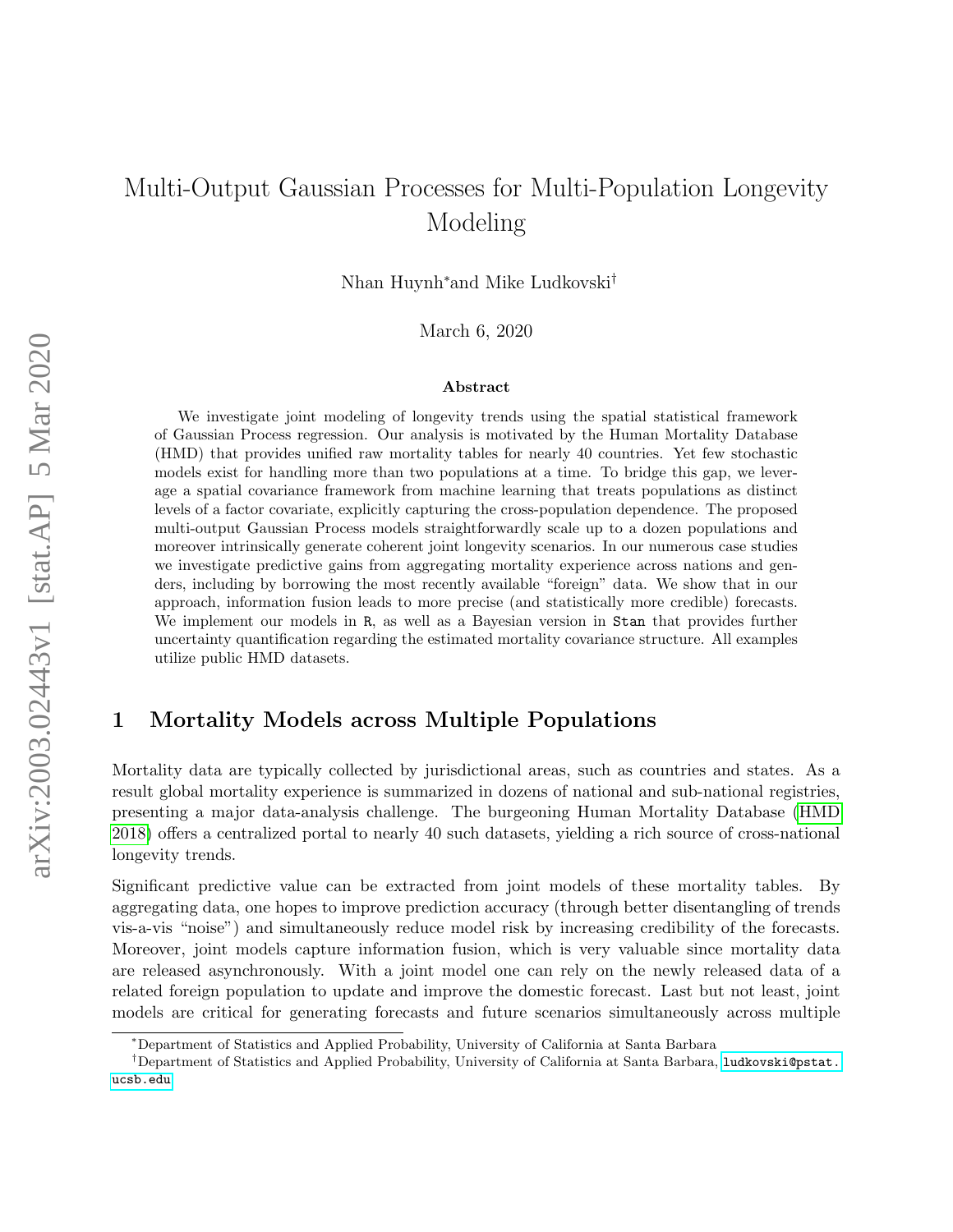populations. Individual models will tend to be non-coherent, i.e. include scenarios where the joint mortality trends cross-over or diverge in unrealistic ways.

Yet few models exist for predictive multi-population longevity analysis beyond two populations. The latter case affords the convenient hierarchy of treating one population as the baseline "index" and then modeling the "spread" between the index and the secondary population. With three or more populations the conceptual meaning of the multiple resulting longevity spreads becomes fuzzy. Moreover, in the commonly adopted Age-Period-Cohort-style models, multiple populations are treated through decomposition into global- and population-specific factors, implying that the number of factors grows linearly in the number of populations. Since each factor (Age, Period, etc) contains dozens of parameters, one quickly ends up with hundreds of parameters to be estimated, creating significant computation and statistical inference bottlenecks.

In this article we investigate a scalable machine learning approach that simultaneously models all the longevity surfaces within a joint spatial covariance framework. We treat populations as a factor covariate, with the respective correlation inferred as part of the model fitting procedure. Specifically, we employ multi-output Gaussian Process (GP) models, building upon our earlier work in [Ludkovski et al. \(2018\)](#page-25-0) and [Huynh et al. \(2020\)](#page-24-1) on the use of GPs for longevity predictive analytics. GPs treat age-specific mortality rates as a noisily observed response surface that is learned via the multivariate kriging equations. Embedding multiple populations within a multi-output GP naturally captures the borrowing of mortality information and the underlying commonality of mortality patterns. Indeed, a multi-output GP imposes a transparent correlation structure on the co-dependence of mortality rates across populations, disentangling it from the global Age-Year pattern. Moreover, GPs afford a Bayesian perspective, yielding a full uncertainty quantification including coherent multi-population stochastic scenarios—not just for mortality rates, but also for mortality improvement factors.

The GP paradigm brings a flexible non-parametric spatio-temporal structure that treats tasks of data smoothing (aka in-sample prediction) and forecasting (aka out-of-sample prediction) in an internally-consistent manner. The vast GP ecosystem has become a centerpiece of probabilistic data science and includes a multitude of extensions, from GP GLMs (to address non-Gaussian observation noise) to Kronecker GP (for faster analysis of gridded data). We refer to [Duvenaud](#page-24-2)  $(2014)$ , Chu and Ghahramani  $(2005)$ , Garrido-Merchán and Hernández-Lobato  $(2018)$  for further discussion of GP modeling with categorical covariates. From the machine learning perspective, the respective ideas of multi-task learning and transfer learning have wide applications [\(Bonilla et al.](#page-23-0) [2008,](#page-23-0) [Caruana 1997,](#page-24-5) [Letham and Bakshy 2019\)](#page-25-1).

In the context of mortality modeling, single-population GPs were investigated in [Ludkovski et al.](#page-25-0) [\(2018\)](#page-25-0) and some preliminary multi-population analysis appeared recently in [Huynh et al. \(2020\)](#page-24-1). Related spatio-temporal methods were investigated by [Christiansen et al. \(2015\)](#page-24-6) to capture the spread between individual log mortality rates and weighted average log-mortality and Debón et al. [\(2010\)](#page-24-7). Another related analysis of the HMD can be found in [Carracedo et al. \(2018\)](#page-24-8) who applied spatio-temporal Markov clustering to detect common patterns of longevity across 26 European countries; see also [Antonio et al. \(2017\)](#page-22-0). Another way to introduce dependence between populations is through statistical shrinkage within a Bayesian hierarchical model. [Raftery et al. \(2012\)](#page-25-2) modeled mortality of 160+ countries by first imposing a global hyper-prior over several one-dimensional parameters and then constructing individual Lee-Carter models. A related approach is taken up by Wisniowski et al. (2015). This framework also permits to inject additional socio-economic or geo-political covariates to capture the varying degree of dependence [\(Kleinow and Cairns 2013,](#page-24-9) [Boonen and Li 2017\)](#page-23-1).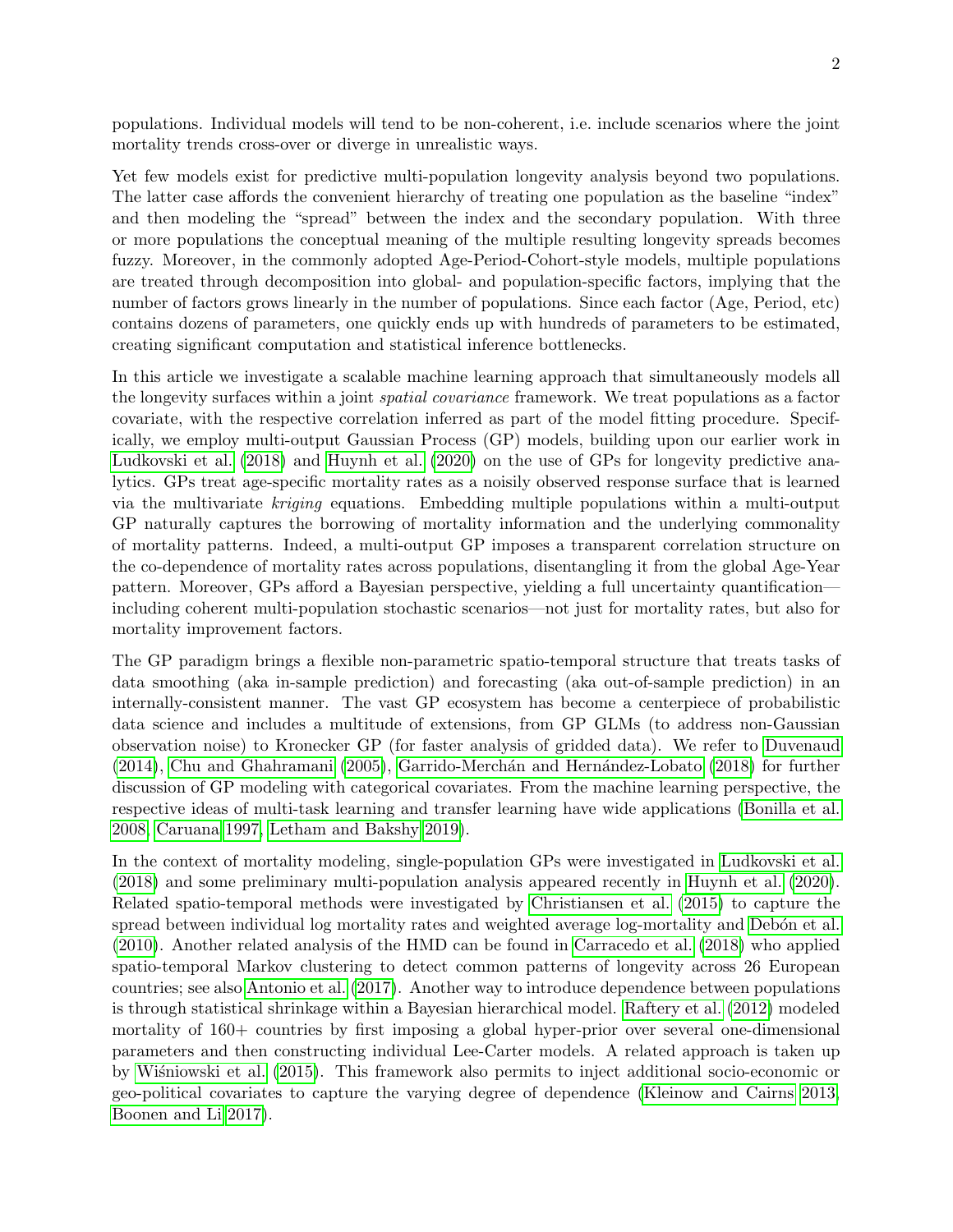The strand of literature addressing multi-population extensions of the now-classical Lee-Carter stochastic mortality framework is getting longer. The seminal work by [Li and Lee \(2005\)](#page-25-4) extended Lee-Carter to two populations, postulating a decomposition of mortality into population-specific plus global Age and Period factors (for a total of  $2L + 2$  factors with L populations). More parsimonious versions were proposed by [Kleinow \(2015\)](#page-24-10) who considered a common Age effect, and [Delwarde et al. \(2006\)](#page-24-11) who proposed a common Period effect. [Enchev et al. \(2017\)](#page-24-12) investigated several intermediate cases. Dispensing with country-specific factors allows more interpretability, e.g. in the [Kleinow \(2015\)](#page-24-10) CAE model one may directly compare period effects across countries since these are scaled with the same age parameters. From the other direction, the model of [Li and](#page-25-4) [Lee \(2005\)](#page-25-4) functionally corresponds to having a single degree of freedom in the evolution of the mortality curve over time. According to [Li \(2013\)](#page-25-5) at least two Age/Period factors are warranted, and accordingly a multi-factor extension was investigated. Note that in our setup mortality curves are non-parametric (i.e. as many degrees of freedom as there are data points). To achieve coherent forecasts with two populations, [Hyndman et al. \(2013\)](#page-24-13) considered co-integration; see also the multilevel functional regression approach in [Shang \(2016\)](#page-25-6). In a similar spirit, [D'Amato et al. \(2016\)](#page-24-14), [Li and Lu \(2017\)](#page-25-7), [Guibert et al. \(2019\)](#page-24-15) investigated Vector Autoregressive (VAR) approaches to achieve correlation across the multiple Period factors of the aforementioned [Li and Lee \(2005\)](#page-25-4) framework. Alternatively, [Chen et al. \(2015\)](#page-24-16), [Wang et al. \(2015\)](#page-25-8) applied a copula approach to capture the dependence between individual Period factors and [Yang and Wang \(2013\)](#page-25-9) considered a Vector Error Correction model.

To sum up, our main contribution is a statistical methodology to build multi-population longevity models through multi-output GP (MOGP). A key innovation is the use of ICM kernels to make more efficient and scalable models and also to achieve dimension reduction. Another innovation is a detailed discussion about how to pool populations to maximize predictive power. The analysis below supercedes the earlier proceedings version in [Huynh et al. \(2020\)](#page-24-1) that concentrated on descriptive investigation of single-population GPs across HMD datasets and primarily focused on 2-population cases with full-rank kernels.

The rest of the paper is organized as follows. Section [2](#page-4-0) describes the MOGP model for multiplepopulation mortality analysis. Section [3](#page-12-0) focuses on how MOGPs can maximize predictive accuracy, while Section [4](#page-18-0) shows how MOGP is appropriate for coherent forecasting and capturing commonality of mortality experience.

#### 1.1 Motivating Multi-Population Models

Our primary motivation for developing multi-population models is to improve predictive accuracy. It is generally accepted that there is strong commonality in mortality experiences of different populations, and therefore that there is an opportunity for data fusion to better capture trends and de-noise raw data. Hence, we wish to build a multi-population model to maximize its "credibility", or equivalently reduce the mis-specification between the true mortality evolution and the fitted model dynamics that arises due to using limited historical data. The latter idea has several complementary aspects that we now enumerate to foreshadow the methods and results below.

First, data fusion is intrinsically linked to data selection: one should only model populations that are actually dependent; including those that are little-correlated is likely to worsen model fit and forecasting performance. Therefore, multi-population modeling is closely linked to identifying dependence patterns and selecting (i.e. clustering) populations that are most correlated. From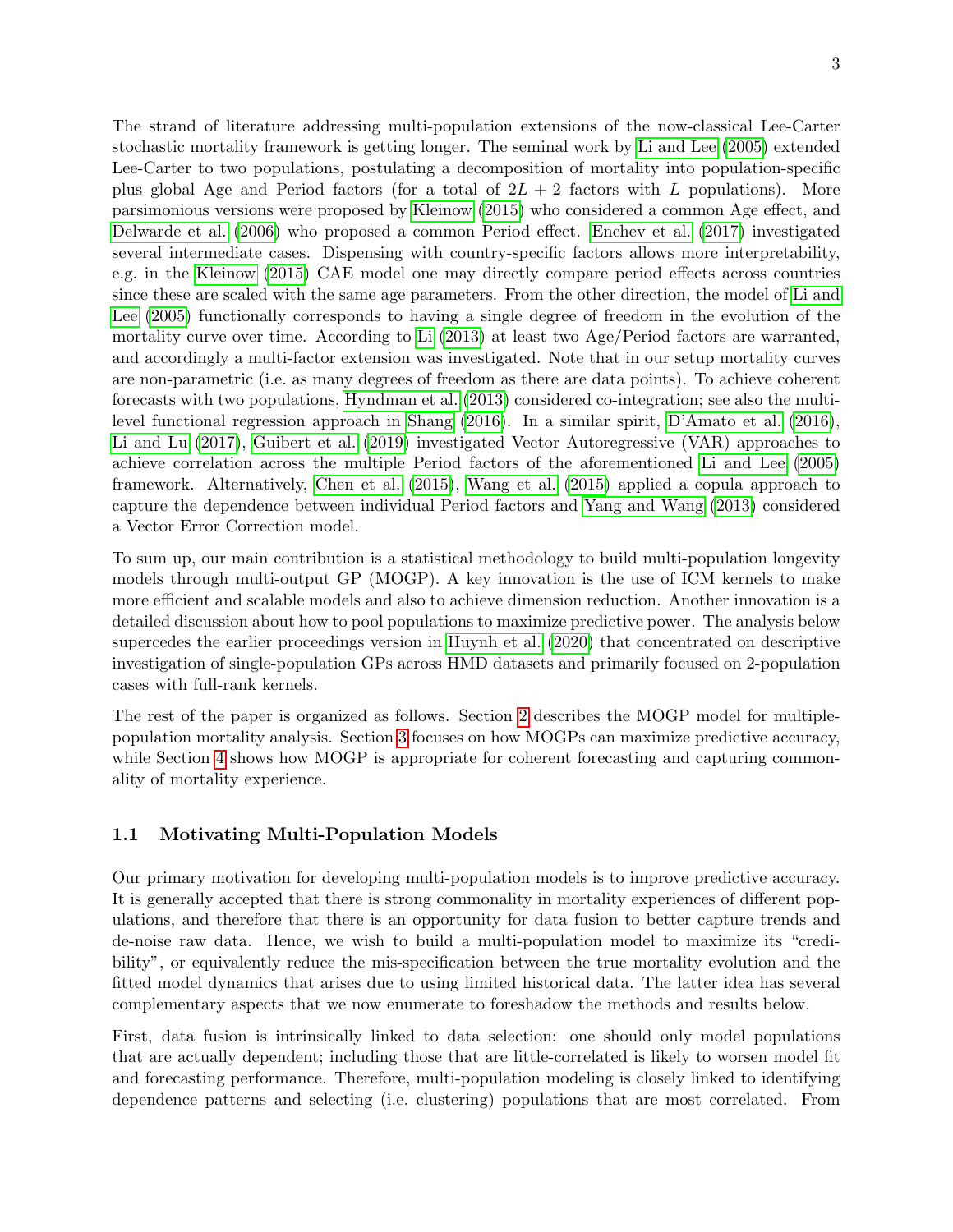a modeling perspective, judicious choice of which populations to aggregate is critical to keeping models tractable and computationally lean—it is beyond the reach of nearly all methods to directly handle the full HMD with  $75+$  datasets.

Second, data fusion is also important for mitigating model risk, i.e. for fitting the best model. Therefore, successful data fusion is expected to manifest itself in reduced parameter uncertainty. For GPs, this translates into tighter hyperparameter and latent-surface posteriors, affording a transparent visualization of higher model stability and higher confidence into the predictive forecasts. We emphasize the latter Bayesian concepts and assess our predictive accuracy not simply through the predictive mean (via a mean-squared-error related metric) but also through scoring rules, such as CRPS that are based on the quality of the full predictive distribution.

Third, for HMD data in particular, a key problem is to obtain highest-quality contemporary forecasts, i.e. to assess the present-dat mortality in a given "domestic" population. Because the database is updated very frequently and asynchronously across different countries, at any given timepoint the database is not rectangular but "notched", i.e. it ends at different years. For instance, as of February 2020 some countries already have 2018 data added, most have data up to 2017, and a few are still lagging and only have data up to 2016. Using such input data to build the best-feasible prediction of 2019 mortality in say UK is possibly the most common use of HMD, but presents challenges relative to the "classical" time-series models. As we show, GPs are both easily adaptable and internally consistent for this task.

To conclude this section, we reiterate the big picture perspective that underlies the premise of multi-population analysis: because populations are similar—both in their static structure and in their dynamic evolution—one should leverage this similarity to improve predictive analysis. But this must be done in a smart way, keeping in mind computational and statistical considerations and the specific predictive tasks envisioned. We believe that for mortality analysis, a multi-output machine learning framework checks off all these boxes and offers a tractable and scalable way to jointly analyze a collection of 2-10 populations.

Data Source: We work with mortality data from the [Human Mortality Database](https://www.mortality.org) (HMD) [\(HMD](#page-24-0) [2018\)](#page-24-0) which provides the aggregated mortality statistics at the national levels for 40 developed countries across the globe. The HMD applies the same consistent set of procedures [\(Boe et al.](#page-23-2) [2015\)](#page-23-2) on each population and presently focuses on developed economies where death registrations and census data are available and reliable. For our analysis we rely on one-year age groups, concentrating on Ages 50–84 (retirement ages most relevant for predictive actuarial analysis) for both genders and calendar Years 1990–2016. In the models below we consider various subsets of the following 16 European datasets: Austria (AUT), Belgium (BEL), Czech Republic (CZE), Denmark (DEN), Estonia (EST), France (FRA), Germany (GER), Hungary (HUN), Latvia (LAT), Lithuania (LTU), Netherlands (NED), Poland (POL), Spain (ESP), Sweden (SWE), Switzerland (SUI) and United Kingdom (UK or GBR).

The dataset is organized as a large table. The nth observation for the lth country contains (i) Age and Year as a pair of independent variables,  $(x_{ag}^n, x_{yr}^n)$ , and (ii) the logarithm of the observed mortality rate,

$$
y^{n} = \log \left[ \frac{\text{Death counts at } (x_{ag}^{n}, x_{yr}^{n})}{\text{Exposed-to-risk counts at } (x_{ag}^{n}, x_{yr}^{n})} \right] = \log \left[ \frac{D^{n}}{E^{n}} \right].
$$
 (1)

We denote by  $\mathcal{D}_l = \{(x^n, y^n)\}_{n=1}^N$  the dataset for the *l*th country.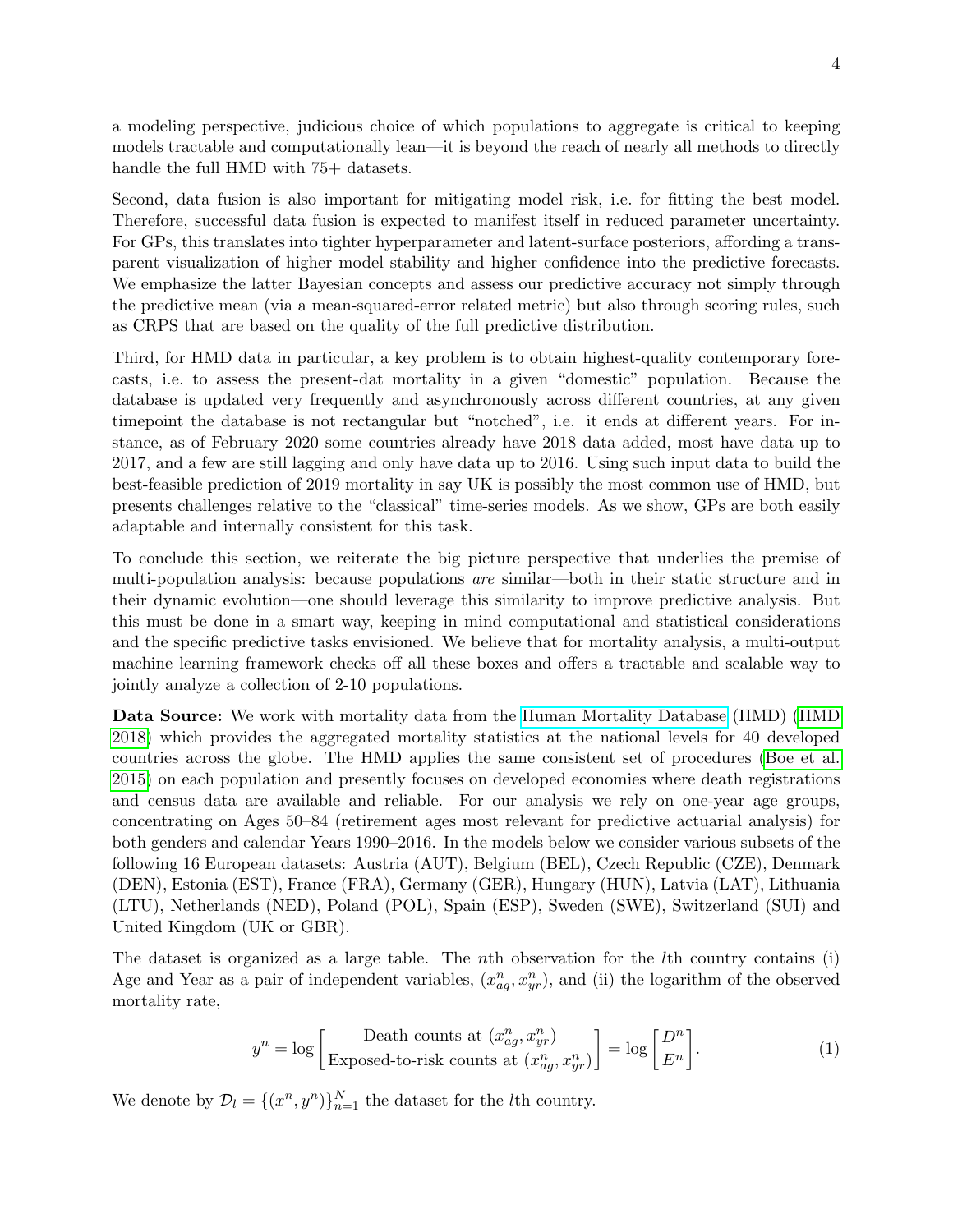## <span id="page-4-0"></span>2 Multi-Output Gaussian Process Models

#### 2.1 Gaussian Process Regression for Mortality Tables

A Gaussian process (GP) is an infinite collection of random variables, any finite number of which follows a multivariate normal (MVN) distribution. As such, a GP  $f \sim GP(m, C)$  is characterized by its mean function  $m(x)$  and its covariance structure  $C(x, x')$ . This means that for any vector  $\mathbf{x} = (x^1, \dots, x^n)$  of *n* inputs:

<span id="page-4-1"></span>
$$
f(x^1),..., f(x^n) \sim \mathcal{N}(\mathbf{m}(\mathbf{x}), \mathbf{C}(\mathbf{x}, \mathbf{x}))
$$

where  $\mathbf{m}(\mathbf{x}) = \mathbb{E}[f(\mathbf{x})]$  is the mean vector of size n and  $\mathbf{C}(\mathbf{x}, \mathbf{x})$  is the n by n covariance matrix,  $C(x, x') := \mathbb{E}[(f(x) - m(x))(f(x') - m(x'))].$ 

In a GP regression setup, the latent f links the observations or output vector  $\mathbf{y} = (y^1, \dots, y^n)$  to the input vector x via:

$$
y^i = f(x^i) + \epsilon^i,\tag{2}
$$

where  $\epsilon^i$  is the error term to reflect that we observe only a noisy sample of  $f(x^i)$ . In our context,  $x^i$ are the individual cells in a mortality table (so indexed by Age, Year, etc.),  $y^i$  are observed raw log mortality rates, and  $f(x^i)$  is the *true* mortality rate that would materialize in the absence of any random shocks. We assume that observation noise is Gaussian:  $\epsilon^i \sim \mathcal{N}(0, \sigma^2)$  or  $\epsilon = (\epsilon^1, ..., \epsilon^n) \sim$  $\mathcal{N}(\mathbf{0}, \mathbf{\Sigma}) = \text{diag}(\sigma^2)$ . It follows that  $\text{Cov}(y^i, y^j) = \text{Cov}(f(x^i), f(x^j)) + \sigma^2 \delta(x^i, x^j)$  and therefore  $\mathbf{y} \sim \mathcal{N}(\mathbf{m}(\mathbf{x}), \mathbf{C}(\mathbf{x}, \mathbf{x}) + \mathbf{\Sigma})$  where  $\delta(x^i, x^j)$  is the Kronecker delta.

GP regression works by applying the Bayesian formalism of assigning a prior distribution to  $f \sim$  $GP(m, C)$  and using MVN conditioning relative to a dataset  $\mathcal{D} = (\mathbf{x}, \mathbf{y})$  to infer the posterior distribution of f. The Gaussian structure of the prior and the Gaussian structure of [\(2\)](#page-4-1) together with Bayes' rule yield a Gaussian posterior  $p(\mathbf{f}|\mathcal{D}) \propto p(\mathbf{f})p(\mathbf{y}|\mathbf{x}, \Theta)$ :

Posterior distribution 
$$
=
$$
  $\frac{Prior distribution \times Likelihood function}{Marginal distribution}$ .

The principal objective is to draw prediction about  $f_* \equiv f(x_*)$  or future observations  $y_* \equiv Y(x_*)$ at new inputs  $x_*$ . By construction, y and  $y_*$  follow a joint MVN distribution:

<span id="page-4-3"></span><span id="page-4-2"></span>
$$
\begin{bmatrix} \mathbf{y} \\ \mathbf{y}_* \end{bmatrix} \sim \mathcal{N} \Bigg( \begin{bmatrix} \mathbf{m} \\ \mathbf{m}_* \end{bmatrix}, \begin{bmatrix} \mathbf{C} + \boldsymbol{\Sigma} & \mathbf{C}(\mathbf{x}, \mathbf{x}_*) \\ \mathbf{C}(\mathbf{x}, \mathbf{x}_*)^T & \mathbf{C}_{**} + \boldsymbol{\Sigma}_{**} \end{bmatrix} \Bigg)
$$

where  $C(x, x_*)$  is the covariance matrix between training inputs x and test inputs  $x_*$ ,  $C_{**}$  is the covariance matrix of  $\mathbf{x}_{*}$ ,  $\Sigma_{**} = \text{diag}(\sigma^2)$  is the noise variance matrix of the test inputs  $\mathbf{x}_{*}$ , and  $\mathbf{m}_* = m(\mathbf{x}_*)$ . The MVN formulas then imply that

$$
p(\mathbf{y}_{*}|\mathbf{y}) \sim \mathcal{N}(\mathbf{m}_{*}(\mathbf{x}_{*}), \mathbf{C}_{*}(\mathbf{x}_{*}, \mathbf{x}_{*})) \quad \text{where}
$$
  

$$
\mathbb{E}[\mathbf{y}_{*}|\mathcal{D}] = \mathbf{m}_{*}(\mathbf{x}_{*}) = \mathbf{m} + \mathbf{C}(\mathbf{x}, \mathbf{x}_{*})^{T}[\mathbf{C} + \mathbf{\Sigma}]^{-1}(\mathbf{y} - \mathbf{m});
$$
 (3)

$$
\mathbb{V}ar(\mathbf{y}_{*}|\mathcal{D})=\mathbf{C}_{*}(\mathbf{x}_{*},\mathbf{x}_{*})=\mathbf{C}_{**}+\mathbf{\Sigma}_{**}-\mathbf{C}(\mathbf{x},\mathbf{x}_{*})^{T}[\mathbf{C}+\mathbf{\Sigma}]^{-1}\mathbf{C}(\mathbf{x}_{*},\mathbf{x}).
$$
\n(4)

Note that the posterior variance  $C_*(x_*, x_*)$  is equal to the prior variance  $C_{**} + \Sigma_{**}$  minus a positive term which reflects the information gained (relative to the prior) from the training data. Furthermore,  $(3)-(4)$  $(3)-(4)$  are valid for any  $\mathbf{x}_*$ , i.e. both for in-sample smoothing or for out-of-sample extrapolation.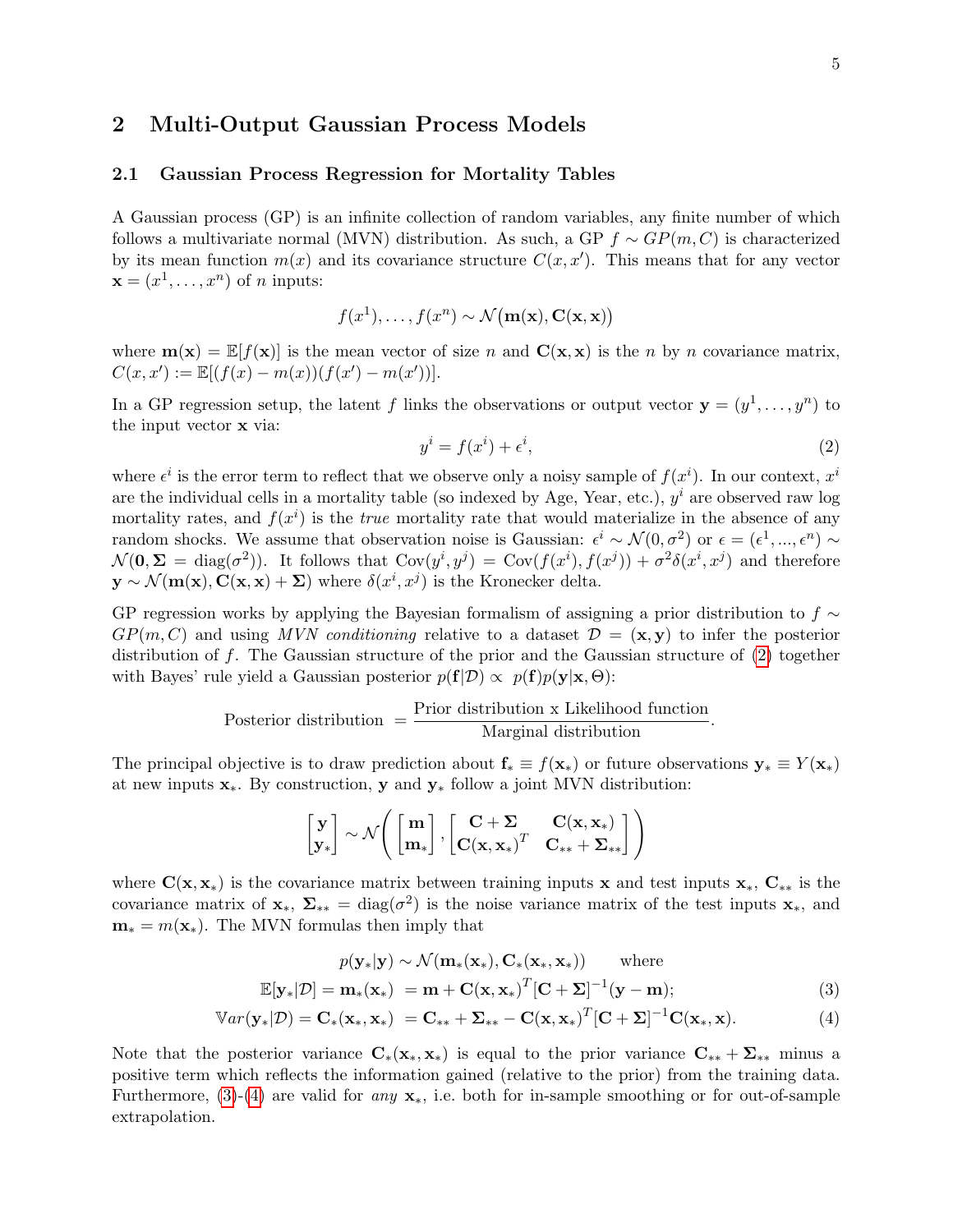Covariance function. The kernel  $C(x, x')$  captures the correlation between mortality rate at a given Age and Year and mortality rates at other coordinates. For example, we expect the mortality for age 70 in 2010 or  $x^i = (70, 2010)$ , to be more correlated with  $x^j = (69, 2011)$  than with  $x^{j} = (50, 1995)$ . In this paper, we employ the squared-exponential kernel:

<span id="page-5-0"></span>
$$
\tilde{C}(x^{i}, x^{j}) = \eta^{2} \exp\bigg[ -\frac{(x_{ag}^{i} - x_{ag}^{j})^{2}}{2\theta_{ag}^{2}} - \frac{(x_{yr}^{i} - x_{yr}^{j})^{2}}{2\theta_{yr}^{2}} \bigg]. \tag{5}
$$

When  $x^i \approx x^j$ , the covariance reaches its maximum value  $\tilde{C}(x^i, x^j) \leq \eta^2$ ; when  $x^i$  and  $x^j$  are far apart,  $\tilde{C}(x^i, x^j) \approx 0$ . This feature of expressing the dependence structure through a spatial perspective is central to GPs and is controlled by the hyperparameters  $\theta_{aq}$  and  $\theta_{yr}$  in [\(5\)](#page-5-0) that are called characteristic length-scales. The lengthscales determine how much influence an observation has on others in the Age and Year dimensions, respectively. Note that  $\theta_{aa}$  —lengthscale for Age and  $\theta_{yr}$  —lengthscale for Year—are not comparable. An important aspect that influences the goodness-of-fit of a GP model is its spatial smoothness. The squared exponential covariance kernel [\(5\)](#page-5-0) makes the mortality curves infinitely differentiable in both Age and Year dimensions (note that the GP is defined over  $x \in \mathbb{R}^2_+$  and so provides a continuous interpolation of the observed data gridded by year). This will be exploited below for computing mortality improvement factors. Moreover, the lengthscales  $\theta$  affect the qualitative nature of the fitted  $m_*(\cdot)$ . When lengthscales are too large, the fitted curves are over-smoothed and the influence of individual data points attenuates [\(Rasmussen and Williams 2005\)](#page-25-10). As a result, there is less flexibility in  $m_*(\cdot)$ ; to compensate, the estimated observation noise is increased and the model under-fits. In contrast, too small lengthscales indicate over-fitting of the spatial dependence, generating high-frequency oscillations in the fitted  $m_*(.)$  and low observation noise  $\sigma^2$ .

## 2.2 Multi-output GP kernels

The idea of commonality in mortality experiences is equivalent to the existence of global longevity trends. In the context of a spatio-temporal model, it implies an underlying shared covariance structure. This can be easily verified visually or statistically, see [Huynh et al. \(2020\)](#page-24-1) for comparison of 10+ European countries available in HMD where we observe both similar fitted mortality dynamics (e.g. similar mortality improvement curves over time) and similar estimated GP covariance hyperparameters.

Let  $L$  be the number of different populations considered. To jointly model the  $L$  different outputs,  ${f_l}_{1\leq l\leq L}$  we correlate them using the framework of multi-output Gaussian Processes (MOGP) which was introduced in geostatistics under the name of multivariate kriging or co-kriging [\(Chiles](#page-24-17) [and Delfiner 1999,](#page-24-17) [Hoef and Barry 1998\)](#page-24-18). The aim of co-kriging is to estimate the under-sampled variables using spatial correlation with other sampled variables.

The vector-valued latent response over the Age-Year input space is defined as:

$$
\mathbf{f}(\mathbf{x}) = (f_1(x^1), \dots, f_1(x^N), \dots, f_L(x^1), \dots, f_L(x^N)) = (f_1(\mathbf{x}), \dots, f_L(\mathbf{x}))
$$

where the functions  $\{f_l\}_{l=1}^L$  are the log-mortality surface for the corresponding population l. Similar to single-output GP (SOGP), MOGP assumes that the vector-valued f follows a GP:

$$
\mathbf{f} \sim GP(\mathbf{m}, \mathbf{C})
$$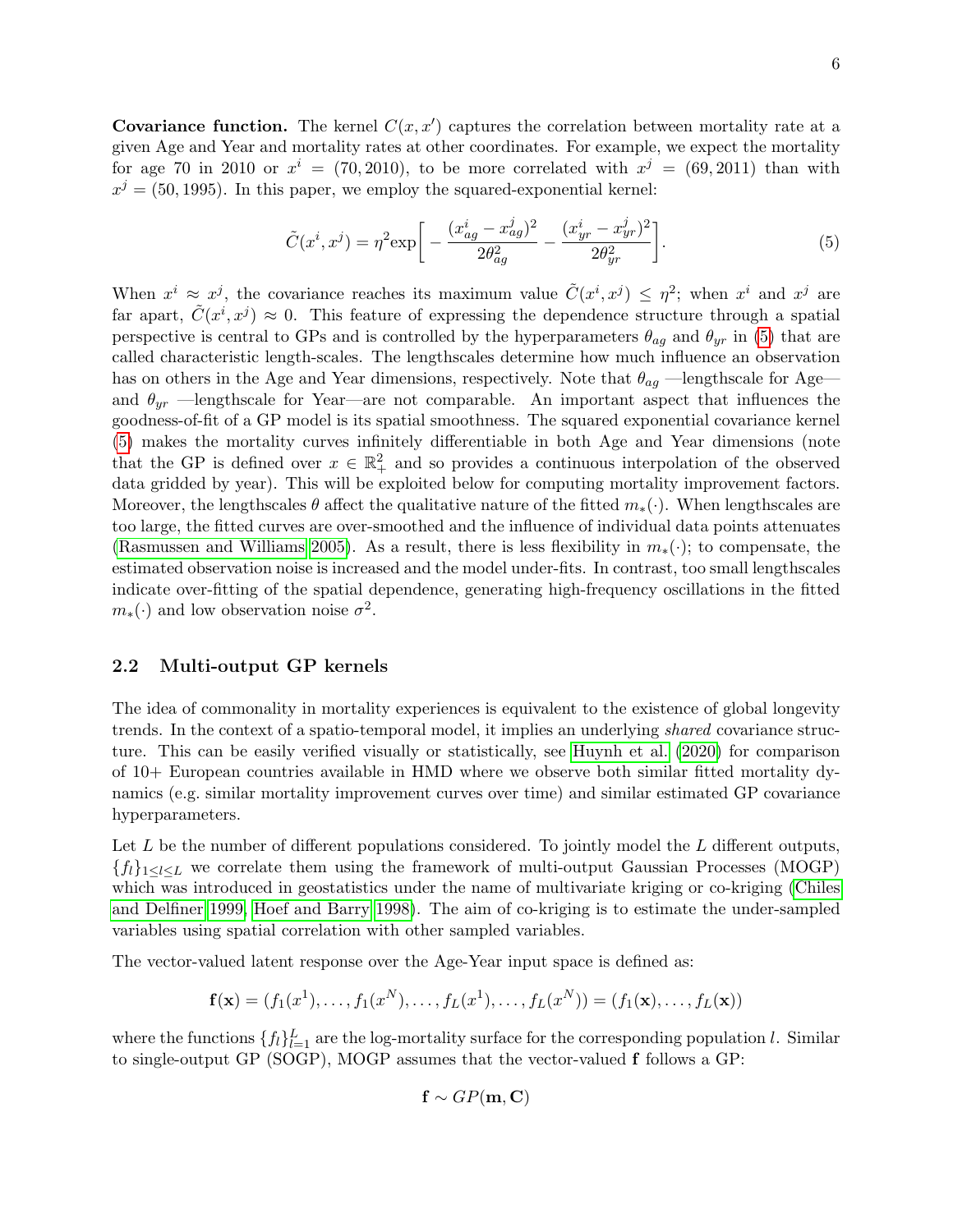where  $\mathbf{m} \in \mathbb{R}^{LN \times 1}$  is the mean vector whose elements  $\{m_l(\mathbf{x})\}_{l=1}^L$  are the mean functions of each output, and  $\mathbf{C} \in \mathbb{R}^{LN \times LN}$  is the fused covariance matrix.

Populations are treated as categorical input, encoded via  $L$  additional input dimensions with  $0/1$  encoding. Thus, the input vector for the *n*th observation in the joint model is  $x^n = (x^n_{ag}, x^n_{yr}, x^n_{pop,1}, \ldots, x^n_{pop,L}),$ where  $x_{pop,l}^n = \mathbb{1}_{\{population=l\}}$  are indicators, set to 1 if and only if the *n*th observation is from population  $\hat{l}$ . We denote by  $N_l$  the number of Age-Year inputs for population l. If all L populations have the same set of inputs and  $N_1 = \ldots = N_L = N$ , the dataset is said to be *isotropic*.

To construct the fused C, one approach is to take the product between a kernel for the Age-Year covariates  $x_{aq}, x_{yr}$  and a kernel for the categorical ones [\(Qian et al. 2008,](#page-25-11) [Roustant et al. 2018\)](#page-25-12). Let:

$$
\Gamma_{(l_1,i),(l_2,j)} = \exp\bigg[-\theta_{l_1,l_2}\delta_{l_1,l_2}^{ij}\bigg] \qquad \text{where} \quad l_1,l_2 \in \{1,\ldots,L\},\tag{6}
$$

with

<span id="page-6-0"></span> $\delta^{ij}_{l_1}$  $\frac{\imath\jmath_{l_1,l_2}}{\imath_1\jmath_2} =$  $\int 1$  *i*th and *j*th observation come from populations  $l_1$  and  $l_2$ ; 0 otherwise.

Note that  $\delta_l^{ij}$  $\mathcal{L}_{l_1,l_2}^{ij} = 1_{\{x_{l_1}^i \neq x_{l_1}^j\}} \cdot 1_{\{x_{l_2}^i \neq x_{l_2}^j\}}$  is symmetric in *i* and *j*.

Then, the covariance between input rows  $x^i$  and  $x^j$  is set as follows:

$$
C(x^i, x^j) := \eta^2 \exp\left[-\frac{(x_{ag}^i - x_{ag}^j)^2}{2\theta_{ag}^2} - \frac{(x_{yr}^i - x_{yr}^j)^2}{2\theta_{gr}^2}\right] \prod_{\{l_1, l_2\}} \exp\left[-\theta_{l_1, l_2} \delta_{l_1, l_2}^{ij}\right]
$$
\n
$$
= \begin{cases} \tilde{C}_{i,j} & \text{if observations are from the same population;}\\ \tilde{C}_{i,j} \Gamma_{(l_1, i), (l_2, j)} & \text{if observations are from populations } l_1, l_2, \end{cases} \tag{7}
$$

When observations are from the same country, the covariance between the *i*th and *j*th observation is the same as in a SOGP model, cf. Equation [\(5\)](#page-5-0). Intuitively,  $\Gamma_{l_1,l_2}$  < 1 discounts the covariance when observations are from different populations and is driven by the hyperparameter  $\theta_{l_1,l_2}$ : large value of  $\theta_{l_1,l_2}$  implies low correlation  $r_{l_1,l_2} := \exp(-\theta_{l_1,l_2})$  between the two populations.

Two important assumptions are made in Equation [\(7\)](#page-6-0). First, there is separability [\(Alvarez et al.](#page-22-1) [2011\)](#page-22-1) between the cross-population covariance and the covariance over the Age-Year inputs. Second, observations across L populations share the same spatial covariance kernel. This assumption is useful to examine the commonality in the mortality across populations via the lengthscales in Age and Year dimensions. It can be thought of as full statistical shrinkage of the individual population covariances towards a common baseline, cf. Section [4.1](#page-18-1) below.

### 2.3 Coregionalized Kernels

Estimating cross-population covariance in [\(7\)](#page-6-0) requires fitting  $L(L-1)/2$  parameters  $\theta_{l_1,l_2}, 1 \leq l_1 \leq$  $l_2 \leq L$  which imposes challenges in both statistical and computational aspects when modelling MOGP with many outputs (e.g.  $L \geq 4$ ). An attractive dimension reduction approach to keep the number of correlation parameters low is the intrinsic coregionalization model (ICM) [\(Alvarez et al.](#page-22-1) [2011\)](#page-22-1). In ICM, each output  $f_l$  is assumed be a linear combination of independent latent GPs.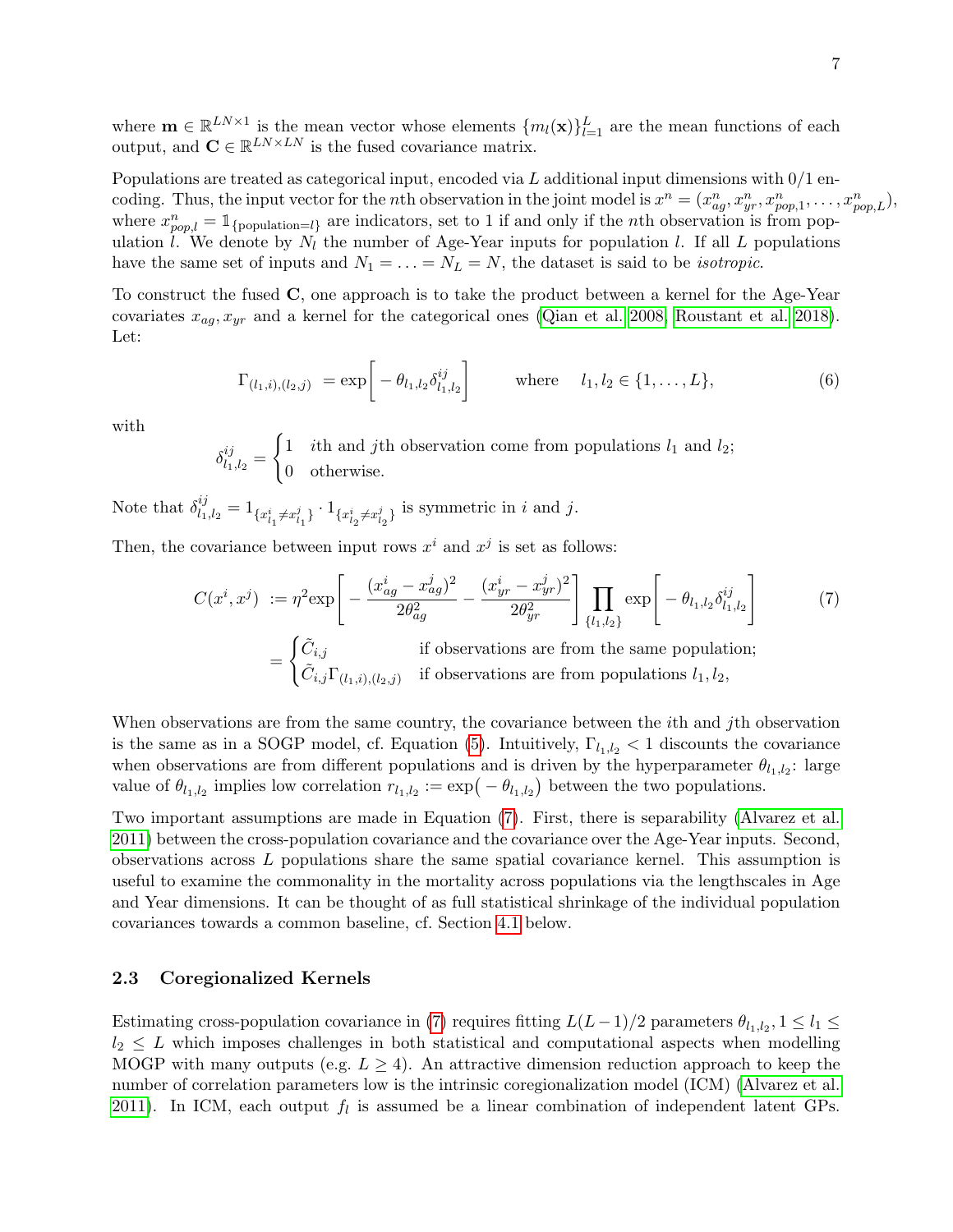Let  $u_1(\mathbf{x}), \ldots, u_O(\mathbf{x})$  be independent latent functions each from a GP prior with covariance kernel  $C^{(u)}(\mathbf{x}, \mathbf{x}')$ . The modeled outputs  $f_l$  are linear combinations of these Q latent factors:

$$
f_l(\mathbf{x}) = a_{l,1}u_1(\mathbf{x}) + \ldots + a_{l,Q}u_Q(\mathbf{x}) = \sum_{q=1}^{Q} a_{l,q}u_q(\mathbf{x}),
$$
\n(8)

where  $a_{l,q}$ 's are the factor loadings. Let  $\mathbf{a}_q = (a_{1,q}, \ldots, a_{L,q})^T$  be the vector representing the collection of linear coefficients associated with the  $qth$  latent function across the  $L$  outputs, so that  $f(\mathbf{x}) = \sum_{q=1}^{Q} \mathbf{a}_q u_q(\mathbf{x})$ . It follows that the covariance for  $f(\mathbf{x})$  is:

$$
\mathbf{C}(x, x') = \text{Cov}(\mathbf{f}(\mathbf{x}), \mathbf{f}(\mathbf{x}')) = \text{Cov}\bigg(\sum_{q=1}^{Q} \mathbf{a}_q u_q(\mathbf{x}), \sum_{q=1}^{Q} \mathbf{a}_q u_q(\mathbf{x}')\bigg)
$$

$$
= \bigg(\sum_{q=1}^{Q} \mathbf{a}_q \mathbf{a}_q^T\bigg) \otimes \text{Cov}\left(u_q(\mathbf{x}), u_q(\mathbf{x}')\right)
$$

$$
= AA^T \otimes C^{(u)}(\mathbf{x}, \mathbf{x}')
$$
(9)

where matrix  $A = (\mathbf{a}_1, \dots, \mathbf{a}_Q)$  and  $\otimes$  is the Kronecker matrix product. Re-parametrizing by  $B := AA^T$ , [\(9\)](#page-7-0) can be expressed as the Kronecker product between the cross-population covariance  $B \in \mathbb{R}^{L \times L}$  and the covariance over the Age-Year inputs  $\mathbf{C}^{(u)} \in \mathbb{R}^{N \times N}$ :

<span id="page-7-1"></span><span id="page-7-0"></span>
$$
\mathbf{C} = \text{Cov}(\mathbf{f}(\mathbf{x}), \mathbf{f}(\mathbf{x}')) = B \otimes \mathbf{C}^{(u)}.
$$
 (10)

The *coregionalization matrix B* has rank Q. Under ICM, the number of hyperparameters in the cross-population covariance is reduced from  $L(L-1)/2$  to  $Q \times L$ . Hence, taking  $Q \lt L/2$  allows to reduce the hyper-parameter space and alleviate the computational budget compared to the "full rank" setup.

ICM is a special form of the linear coregionalization model (LCM) [\(Alvarez et al. 2011\)](#page-22-1). In LCM, the independent latent functions are from different GP priors to capture all possible variability from multiple outputs. Its application is beyond the scope of this paper. Notably the assumption in ICM that all L populations share the common spatial covariance suits our interest in the inference of joint lengthscales in Age and Year dimensions. The computational complexity required in ICM is greatly simplified due to the properties of the Kronecker product. Finally, ICM allows the process variance  $\eta_l^2$  to vary by populations, i.e., the lth element in the diagonal in B is the process variance for population *l*. This further bolsters the flexibility in MOGP to excel in out-of-sample forecasts.

The Kronecker decomposition in [\(10\)](#page-7-1) is also highly useful to speed up the overall fitting. The most expensive step in building a MOGP is solving for the inverse of the covariance matrix C that shows up in the log-likelihood function. Indeed, inverting this  $LN \times LN$  matrix is computationally expensive even for modest values of  $L$  and  $N$ . Since the inverse of the Kronecker product is equal to the product of the respective inverses:  $(B \otimes C^{(u)})^{-1} = B^{-1} \otimes (C^{(u)})^{-1}$ , the ICM structure reduces the computational complexity from  $\mathcal{O}((LN)^3)$  to  $\mathcal{O}(L^3 + N^3 + LN)$ . In our experience this translates to a factor of 2-4 speed-up in computational time, allowing us to scale up to 10-12 populations. We emphasize that the overall MOGP (and ICM) structure is completely agnostic to L, so that exactly the same numerical method is applied to handle  $L = 2$  populations or  $L = 10$ .

Selecting ICM rank Q. Because Q is not one of the hyperparameters to be optimized, we exploit the Bayesian Information Criterion (BIC) to select the value of Q for the most parsimonious models.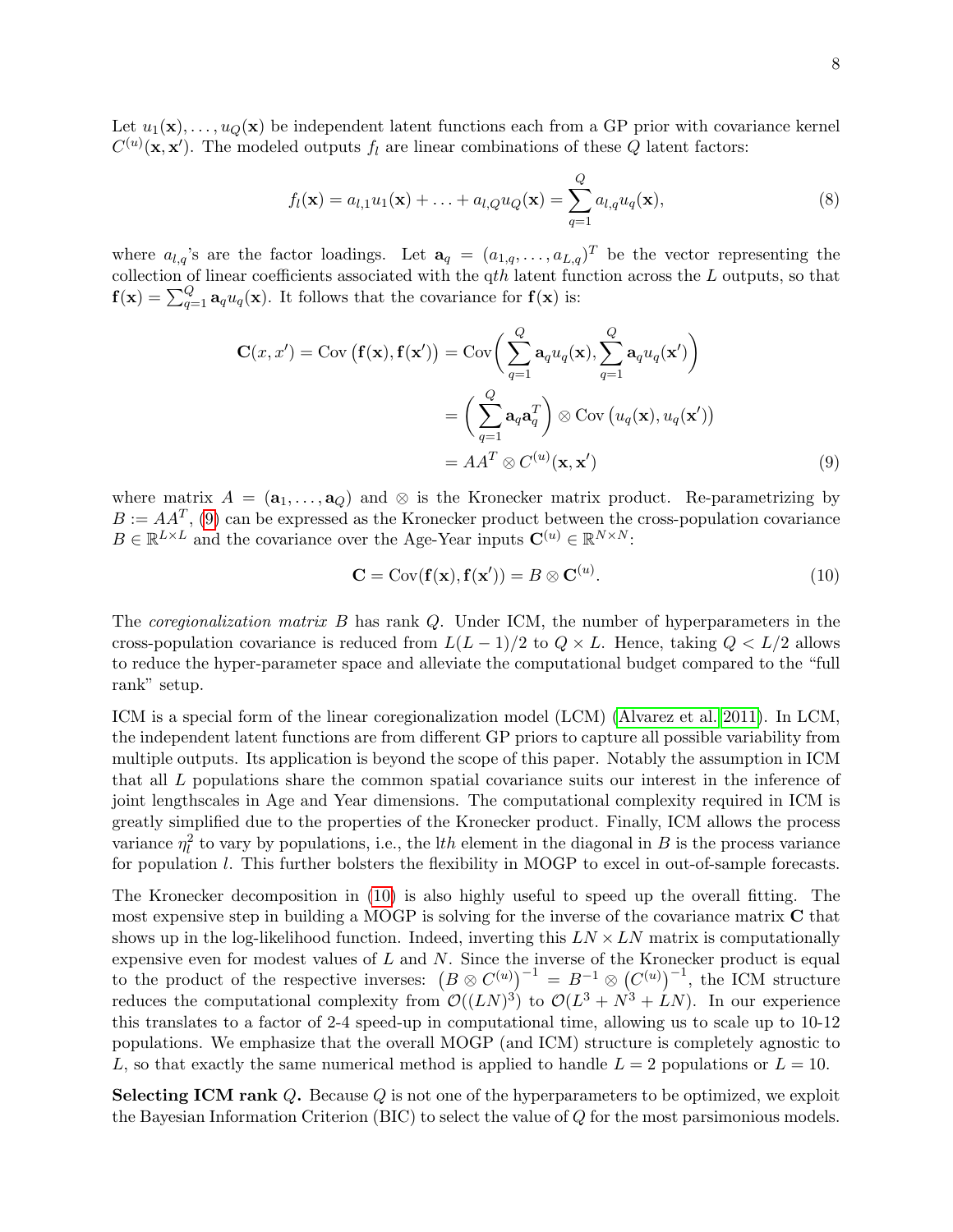<span id="page-8-0"></span>Table 1: Comparison between full rank and ICM MOGP models. Improvement in SMAPE and CRPS use Hungary as the target population and compare MOGP with respect to SOGP Hungary model. The reported percentages are averages over one-year ahead Hungarian mortality forecasts for Ages 70–84 based on three training sets: 1990–2013 (predict 2014), 1990–2014 (predict 2015), and 1990–2015 (predict 2016) for same Ages 70–84. Best metrics are in italics.

|                                                       |          |           | Full Rank ICM $(Q = 2)$ ICM $(Q = 3)$ ICM $(Q = 4)$ |           |  |  |  |
|-------------------------------------------------------|----------|-----------|-----------------------------------------------------|-----------|--|--|--|
| $#$ Kernel Hyperparameters                            | 28       | 16        | 24                                                  | 32        |  |  |  |
| Case study I: AUT, DEN, EST, GER, HUN, LTU, CZE, POL  |          |           |                                                     |           |  |  |  |
| Running time (mins)                                   | 132.75   | 59.51     | 59.41                                               | 58.86     |  |  |  |
| Improvement in SMAPE $(\%)$                           | $-2.89$  | 10.75     | $-1.54$                                             | 1.93      |  |  |  |
| Improvement in CRPS $(\%)$                            | 2.79     | 16.82     | 11.09                                               | 16.63     |  |  |  |
| Total BICs                                            |          | $-28,073$ | $-27,719$                                           | $-28,006$ |  |  |  |
| Case study II: EST, HUN, LTU, NED, POL, SWE, SUI, GBR |          |           |                                                     |           |  |  |  |
| Running time (mins)                                   | 176.78   | 59.03     | 58.99                                               | 58.98     |  |  |  |
| Improvement in SMAPE $(\%)$                           | $-24.90$ | $-2.77$   | 7.71                                                | $-32.76$  |  |  |  |
| Improvement in CRPS $(\%)$                            | $-2.28$  | 13.53     | 14.04                                               | $-2.95$   |  |  |  |
| Total BICs                                            |          | $-28,890$ | $-28,346$                                           | $-28,361$ |  |  |  |

To illustrate the role of the rank Q of an ICM kernel, Table [1](#page-8-0) compares several MOGP models with different  $Q = 2, 3, 4$ . We consider two case studies, both with  $L = 8$  but with different constituent populations. First, we note the remarkably faster training time (3-time speedup) in ICM relative to a full rank kernel; notably the speedup is independent of Q and is driven by the Kronecker matrix algebra. Second, we note that most ICM models have better predictive performance (see Sections [2.6](#page-11-0) and [3.1](#page-14-0) below for explanation of SMAPE and CRPS) than the kernel from [\(7\)](#page-6-0). Third, BIC criterion suggests that  $Q = 2$  is the preferred model in both cases. Note that there are only  $2L = 16$  hyperparameters in the resulting ICM kernel, almost twice as few as  $L(L-1)/2 = 28$ hyperparameters in the respective [\(7\)](#page-6-0).

Non-Rectangular Data Sets. We have discussed the use of ICM for isotropic data. The ICM framework can be extended to deal with partially heterotropic data where only a portion of L inputs are available and which arises in HMD due to missing data especially at the most recent years. Let M' be the number of distinct inputs across L populations and  $M = N_1 + ... + N_L$  be the number of observations in training data. We consider the setting that  $M' < ML$  so that for some inputs not all L outputs are observed. Define the vector-valued "complete data" function  $f(x)$ , with  $f(x) \in \mathbb{R}^{LM' \times 1}$ . We further introduce  $f^o(x)$  as the vector-valued function corresponding to the observed outputs,  $f^o(x) \in \mathbb{R}^{M \times 1}$ . The relation between  $f(x)$  and  $f^o(x)$  is formulated through the "communication" matrix S,  $f^o(x) = S^T f(x)$ , where  $S \in \mathbb{R}^{LM' \times M}$ . The column vectors in S are orthonormal with values of 0 and 1 to eliminate the unobserved outputs, see [Skolidis and](#page-25-13) [Sanguinetti \(2011\)](#page-25-13). Applying linear transformation to a MVN vector, we can then identify the distribution of  $f^o(x)$  as a GP with covariance:

$$
Cov(\mathbf{f}^o(\mathbf{x}), \mathbf{f}^o(\mathbf{x}')) = S^T Cov(\mathbf{f}(\mathbf{x}), \mathbf{f}(\mathbf{x}'))S = S^T(B \otimes K)S,
$$

recovering the Kronecker structure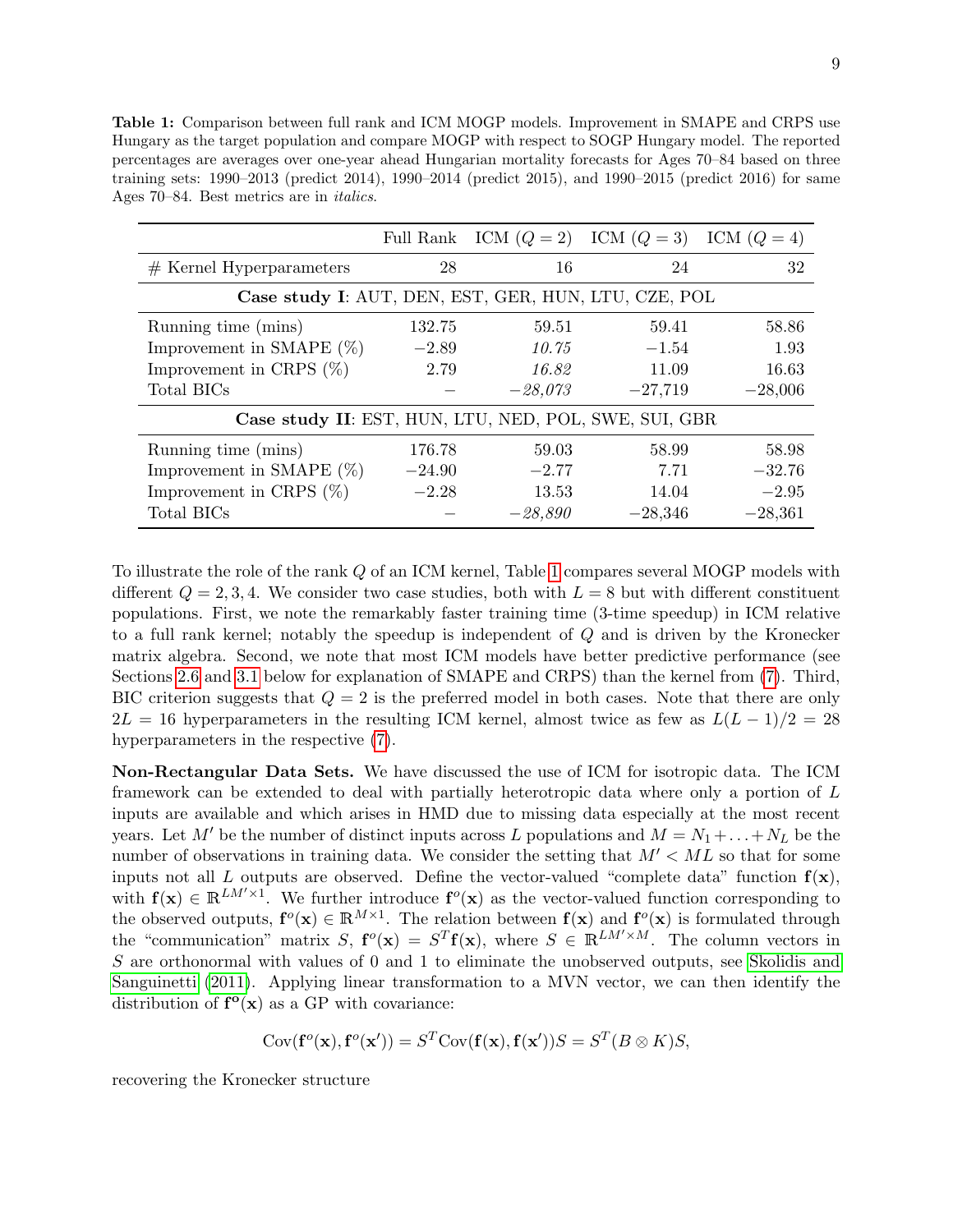#### 2.4 GP Hyperparameters

To implement a GP model requires specifying its hyperparameters. Note that actual inference reduces to linear-algebraic formulas in  $(12)-(13)$  $(12)-(13)$ , and the modeling task is to learn the spatial covariance, namely the mean and kernel functions.

#### Mean function

To capture the long-term longevity features, such as higher mortality at higher ages, we fit a parametric prior mean:

<span id="page-9-1"></span><span id="page-9-0"></span>
$$
m(x) = \beta_0 + \sum_{j=1}^p \beta_j h_j(x),
$$

where  $h_j$ 's are given basis functions and the  $\beta_j$ 's are unknown coefficients. The coefficients  $\beta$  =  $(\beta_1,\ldots,\beta_p)^T$  are estimated simultaneously with other hyperparameters. Let  $\mathbf{h}(x) = (h_1(x),\ldots,h_p(x))$ and  $\mathbf{H} = (\mathbf{h}(x^1), \dots, \mathbf{h}(x^N))$ , then the posterior mean of  $\boldsymbol{\beta}$  along with the predicted posterior mean  $m_*(x_*)$  and respective variance  $s_*^2(x_*)$  for a new input  $x_*$  are:

$$
\hat{\boldsymbol{\beta}} = (\mathbf{H}^T (\mathbf{C} + \mathbf{\Sigma})^{-1} \mathbf{H})^{-1} \mathbf{H}^T (\mathbf{C} + \mathbf{\Sigma})^{-1} \mathbf{y};
$$
\n(11)

$$
m_*(x_*) = \mathbf{h}(x_*)^T \hat{\boldsymbol{\beta}} + \mathbf{c}(x_*)^T (\mathbf{C} + \mathbf{\Sigma})^{-1} (\mathbf{y} - \mathbf{H} \hat{\boldsymbol{\beta}}); \tag{12}
$$

$$
s_{*}^{2}(x_{*}) = C(x_{*}, x_{*}) +
$$
  
+  $(\mathbf{h}(x_{*})^{T} - \mathbf{c}(x_{*})^{T}(\mathbf{C} + \Sigma)^{-1}\mathbf{H})^{T}(\mathbf{H}^{T}(\mathbf{C} + \Sigma)^{-1}\mathbf{H})^{-1}(\mathbf{h}(x_{*})^{T} - \mathbf{c}(x_{*})^{T}(\mathbf{C} + \Sigma)^{-1}\mathbf{H}).$  (13)

We note that the mean and kernel functions *interact*: choosing the mean function is analogous to de-trending, and choosing the covariance function is analogous to modeling the residuals. An informative mean function will imply that the residuals are smaller (lower  $\eta^2$ ) and de-correlated (small  $\theta$ 's) compared to assuming a constant mean, which will lead to high  $\eta^2$  and larger  $\theta$ 's.

Within a multi-population model we use a linear mean function to take into account the different trends across populations:

<span id="page-9-2"></span>
$$
m(x^n) = \beta_0 + \beta_1^{ag} x_{ag}^n + \sum_{l=2}^{L} \beta_{pop,l} x_{pop,l}^n.
$$
 (14)

Analogous to the coefficients of categorical covariates in regression,  $\beta_{pop,l}$  can be interpreted as the mean difference between log mortality in population  $l$  and the baseline. Note that  $(14)$  implies the same shared Age structure—mortality rates rising exponentially in  $x_{ag}$  with slope  $\beta_1^{ag}$  $_1^{ag}$  in all populations.

#### Observation Likelihood.

We assume a constant observation noise within each population  $\sigma_l = \text{StDev}(\epsilon^i) \ \forall i$  in [\(2\)](#page-4-1) where  $x_{pop,l}^i = 1$ . This accounts for heterogeneous characteristics when observations from multiple populations are combined, in particular  $\sigma_l$  is smaller for larger populations [Huynh et al. \(2020\)](#page-24-1). The  $\sigma_l$ 's are estimated via Maximum Likelihood or Markov Chain Monte Carlo along with all other hyperparameters. While assuming homogeneity of noise variance in terms of Age and Year is not entirely realistic, based on the discussion in [Ludkovski et al. \(2018\)](#page-25-0) the impact of more complex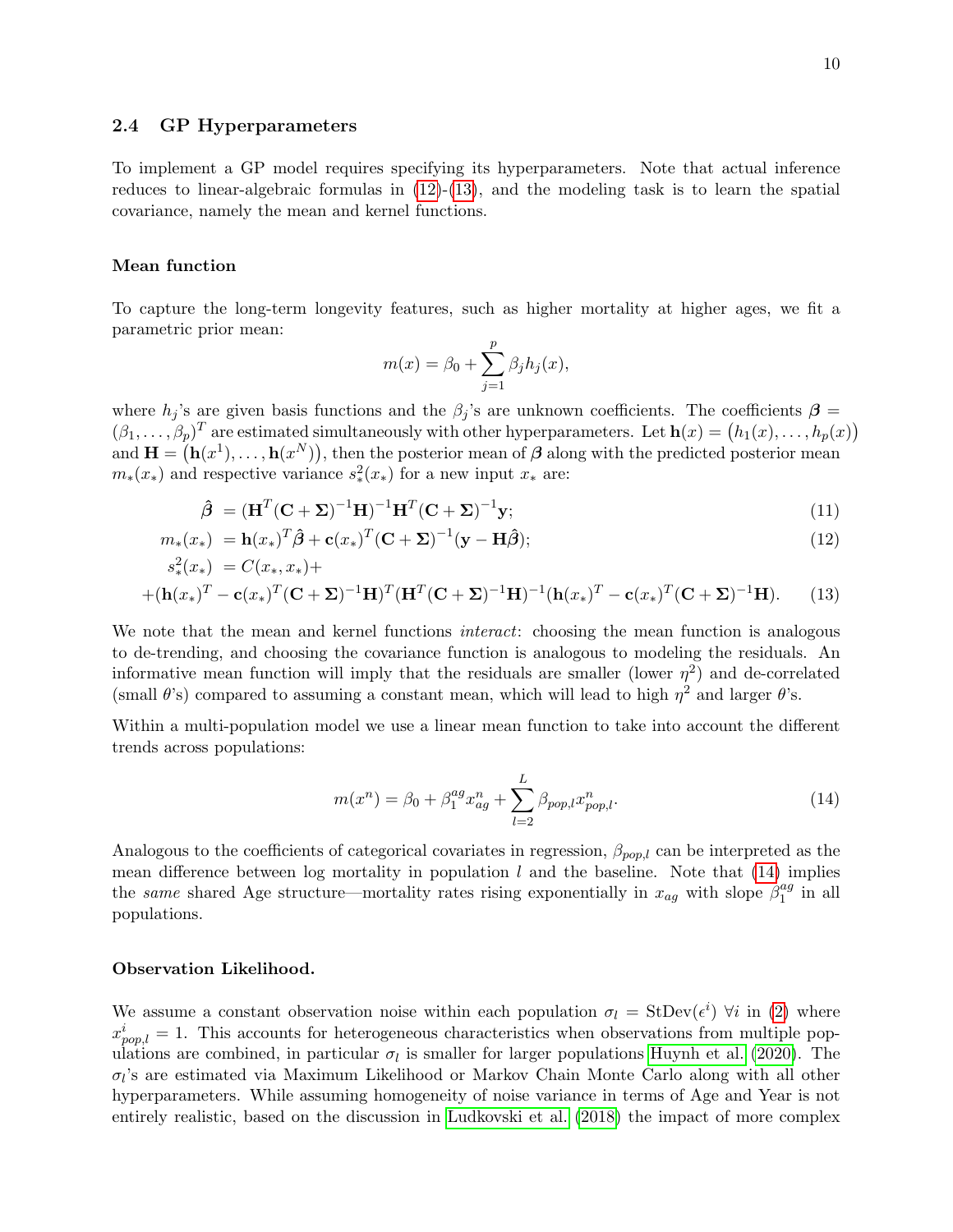observation models is minimal. A common alternative is to assume a Poisson likelihood; however it is well known that mortality data are overdispersed, so a Poisson parametrization is also mis-specified.

#### Estimating the parameters.

In single-population GP, the set of hyper-parameters is  $\Theta = (\theta_{ag}, \theta_{yr}, \eta^2, \sigma^2, \beta)$ . We can learn values of the hyperparameters via optimization of the marginal likelihood function which is the integral of the likelihood times the prior:  $p(\mathbf{y}|\mathbf{x}, \Theta) = \int p(\mathbf{y}|\mathbf{f}, \Theta)p(\mathbf{f}|\mathbf{x}, \Theta)d\mathbf{f}$ . Since  $p(\mathbf{y}|\mathbf{x}, \Theta) = \mathcal{N}(\mathbf{m}, \mathbf{C} + \Sigma)$ and if we assume the mean function is known or fixed, the log-likelihood of the marginal is simply a MVN density:

<span id="page-10-0"></span>
$$
\log p(\mathbf{y}|\mathbf{x},\Theta) = -\frac{1}{2}\mathbf{y}^T(\mathbf{C} + \mathbf{\Sigma})^{-1}\mathbf{y} - \frac{1}{2}\log|\mathbf{C} + \mathbf{\Sigma}| - \frac{N}{2}\log(2\pi).
$$
 (15)

Thus, we have to solve a system of nonlinear equations to maximize [\(15\)](#page-10-0) which yields the maximum likelihood estimate (MLE). We implement SOGP fitting via the function km() from the package DiceKriging [\(Roustant et al. 2012\)](#page-25-14) in R. That package carries out MLE of Θ using a genetic optimization algorithm. In MOGP with ICM kernel the hyper-parameters are  $\Theta =$  $(\theta_{ag}, \theta_{yr}, (a_{l,q}), (\sigma_l^2), \beta)$ . We use the R package kergp [\(Deville et al. 2019\)](#page-24-19) to carry out the respective MLE via Kronecker decompositions.

#### 2.5 Bayesian Gaussian Process Regression

The GP hyperparameters summarize the covariance structure of the fitted mortality model. The MLE method provides a point estimate  $\Theta_{MLE}$  of that structure, i.e. a "best guess" of a GP surface that fits the data. Uncertainty quantification is a major component of our analysis, in particular in assessing how similar or different are the various populations. To this end, we aim to quantify model risk, i.e. the range of GP models that are consistent with the data via a Bayesian formulation. The Bayesian GP starts with a prior on  $\Theta$  and then integrates out the likelihood of the observed data to obtain the posterior distribution of the hyperparameters. A point estimate of  $\Theta$  is additionally obtained from the maximum a posteriori (MAP) hyperparameters,  $\Theta_{MAP} =$  $\arg\max_{\Theta} \sum_i \log p(y_i|\Theta)p(\Theta)$ . In fact, MLE can be viewed as a special case of MAP with improper uniform priors. In our analysis, we employ weakly informative priors to minimize influence of a priori assumptions (so that the data speaks for itself) but still regularize inference by keeping hyperparameters within reasonable ranges.

In practice, computing the posterior density  $p(\Theta|\mathcal{D})$  requires to evaluate an intractable multidimensional integral. MCMC algorithms bypass this challenge by drawing samples  $\Theta^{(1)}, \Theta^{(2)}, \ldots, \Theta^{(M)}$ from the posterior. Traditionally, MCMC sampling for GP models was challenging due to strong correlation among the hyperparameters. Recently, powerful new techniques, in particular Hamiltonian Monte Carlo (HMC) have been developed to overcome this challenge. We implement Bayesian GP using Stan [\(Carpenter et al. 2017\)](#page-23-3) that is built upon efficient HMC. Stan is a free, open-source software, written in C++ language, and has risen to be one of the most efficient toolboxes to perform Bayesian inference and optimization for statistical models.

Following Stan recommendations, we standardize the input covariates by subtracting the mean and dividing by the standard deviation,  $x_{ag, std}^i := (x_{ag}^i - \mu_{\mathbf{x}_{ag}})/\sigma_{\mathbf{x}_{ag}}$  to reduce the autocorrelation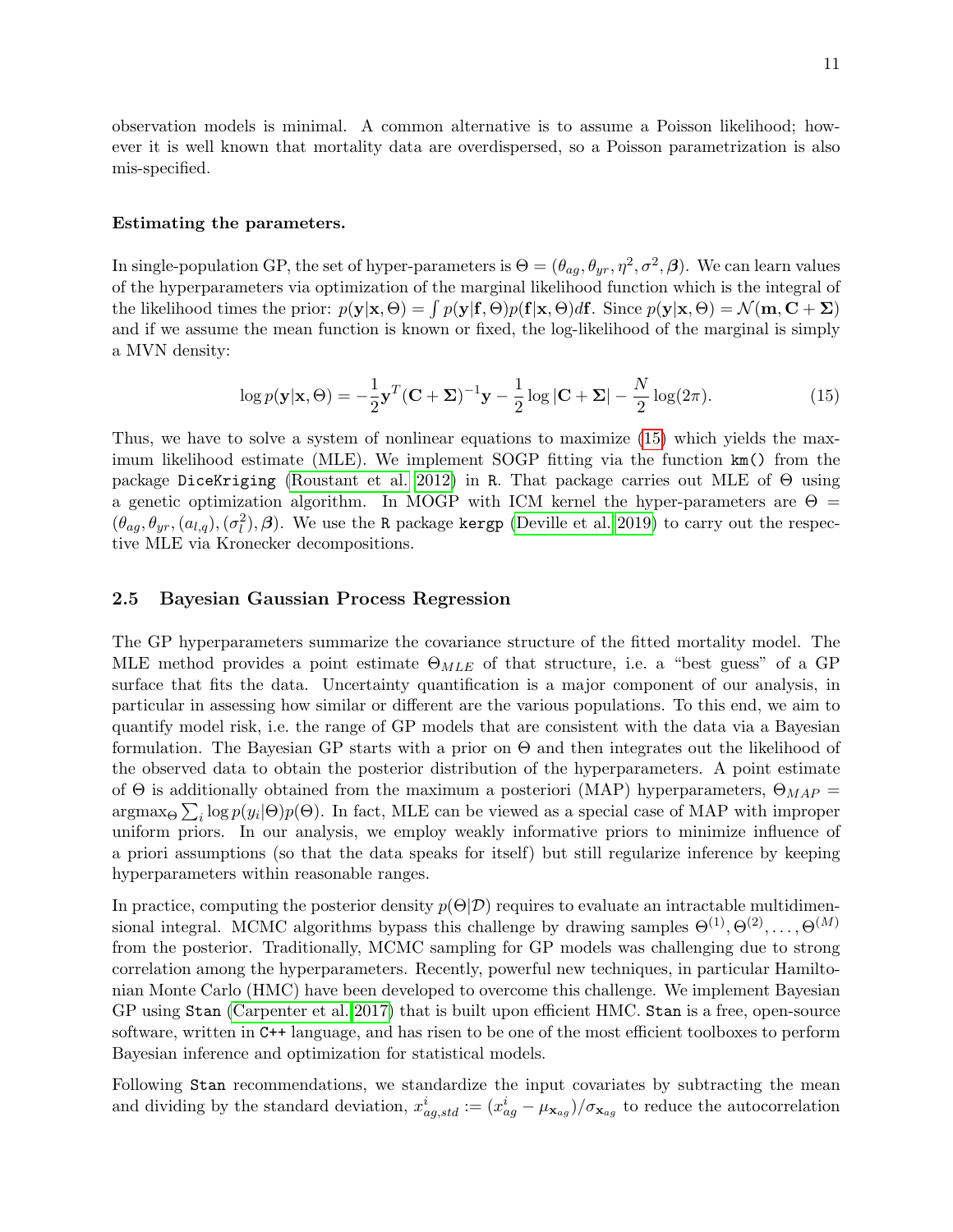between the hyperparameters and thus increase the efficiency in the MCMC chains. HMC in Stan further helps to cope with this autocorrelation. Stan returns a set of posterior MCMC samples for  $\beta$  and  $\Theta$  based on standardized data, so we then have to convert these values back to the original scales. For instance, the sampled hyperparameters  $\beta_{\cdot}^{std}$  of the linear mean function are transformed back by:

$$
m(xi) = \beta_0 + \beta_1^{ag} x_{ag}^i = \beta_0 + \beta_1^{ag} (x_{ag,std}^i \sigma_{\mathbf{x}_{ag}} + \mu_{\mathbf{x}_{ag}})
$$
  
= 
$$
(\beta_0 + \beta_1^{ag} \mu_{\mathbf{x}_{ag}}) + \beta_1^{ag} \sigma_{\mathbf{x}_{ag}} x_{ag,std}^i
$$

Thus:  $\beta_1^{ag} = \frac{\beta_1^{ag, std}}{\sigma_{\mathbf{x}_{ag}}}$  and  $\beta_0 = \beta_0^{std} - \left(\frac{\beta_1^{ag, std}}{\sigma_{\mathbf{x}_{ag}}} \right)$  $\left(\frac{a_{1}a_{3}, \ldots, a_{n}}{a_{\sigma_{\mathbf{x}_{ag}}}}\right) \mu_{\mathbf{x}_{ag}}$ ; in similar fashion, we can transform the lengthscales in the covariance kernel:  $\theta_{ag} = \sigma_{\mathbf{x}_{ag}} \theta_{ag}^{std}$  and  $\theta_{yr} = \sigma_{\mathbf{x}_{yr}} \theta_{yr}^{std}$ .

#### Bayesian vs MLE MOGP.

To illustrate uncertainty quantification of a MOGP using a Bayesian Stan framework, we build a joint model on four Male populations from Denmark, France, Sweden and UK. The MOGP model uses the full-rank kernel [\(7\)](#page-6-0) trained on Ages 70–84 and Years 1990–2012. For Bayesian hyper-priors we take  $\beta_0 \sim \mathcal{N}(-4, 0.5)$ ,  $\beta_1^{ag} \sim \mathcal{N}(0, 0.5)$ . Inverse-Gamma priors are chosen for the covariance hyperparameters:  $\theta_{ag}^{std} \sim \text{Inv-Gamma}(9, 12)$ ,  $\theta_{yr}^{std} \sim \text{Inv-Gamma}(9, 12)$  which ensures that 99% of the respective prior is concentrated between 0.01 and 3.3, [\(Betancourt 2017\)](#page-22-2). For the process variance, we take  $\log \eta^2 \sim \mathcal{N}(-3, 1)$ , and for observation noise  $\sigma^2 \sim \mathcal{N}_+(0, 0.5)$ . Finally, for the population lengthscales in [\(7\)](#page-6-0) we use  $\log \theta_{l_1,l_2} \sim \mathcal{N}(-1,1)$  for all  $l_1, l_2$ . (Implementing a Stan model for ICM kernels is beyond the scope of this work.)

Table [6](#page-23-4) in the Appendix reports all the resulting hyperparameters using the kergp engine in R and the Stan HMC. We observe that all MLE fits are within the 95% posterior credible intervals from the Stan model. Also, the 95% credible interval for  $\beta_1^{ag}$  $_1^{ag}$  confirms the significance of the linear effect of Age. Treating Denmark as the baseline country in the mean function, the 95% CI's of all coefficients  $\beta_{pop,l}$ 's contain 0, implying that the differences in mortality between Denmark and other populations are not statistically significant. This indicates that there is no clear difference in the respective mortality experience which is intuitive since all populations are from developed countries within the same geographic area.

#### <span id="page-11-0"></span>2.6 Performance metrics

To assess model performance we employ two metrics. First, we consider out-of-sample predictive accuracy, comparing realized future mortality to its mean model forecast. The most common choice is root mean squared error (RMSE); however RMSE is highly sensitive to outliers and also to the fact that mortality errors will be necessarily larger at higher Ages due to smaller exposed cohorts. To remedy this, we employ the mean absolute percentage error (MAPE) metric, specifically its symmetric (SMAPE) version that corrects for the tendency of MAPE to put heavier penalties on over-estimating the observations [\(Armstrong and Collopy 1992,](#page-22-3) [Makridakis 1993\)](#page-25-15):

$$
\text{SMAPE} := \frac{100}{M} \sum_{i=1}^{M} \frac{|y_i^i - m_*(x_*^i)|}{(|y_i^i| + |m_*(x_*^i)|)/2},\tag{16}
$$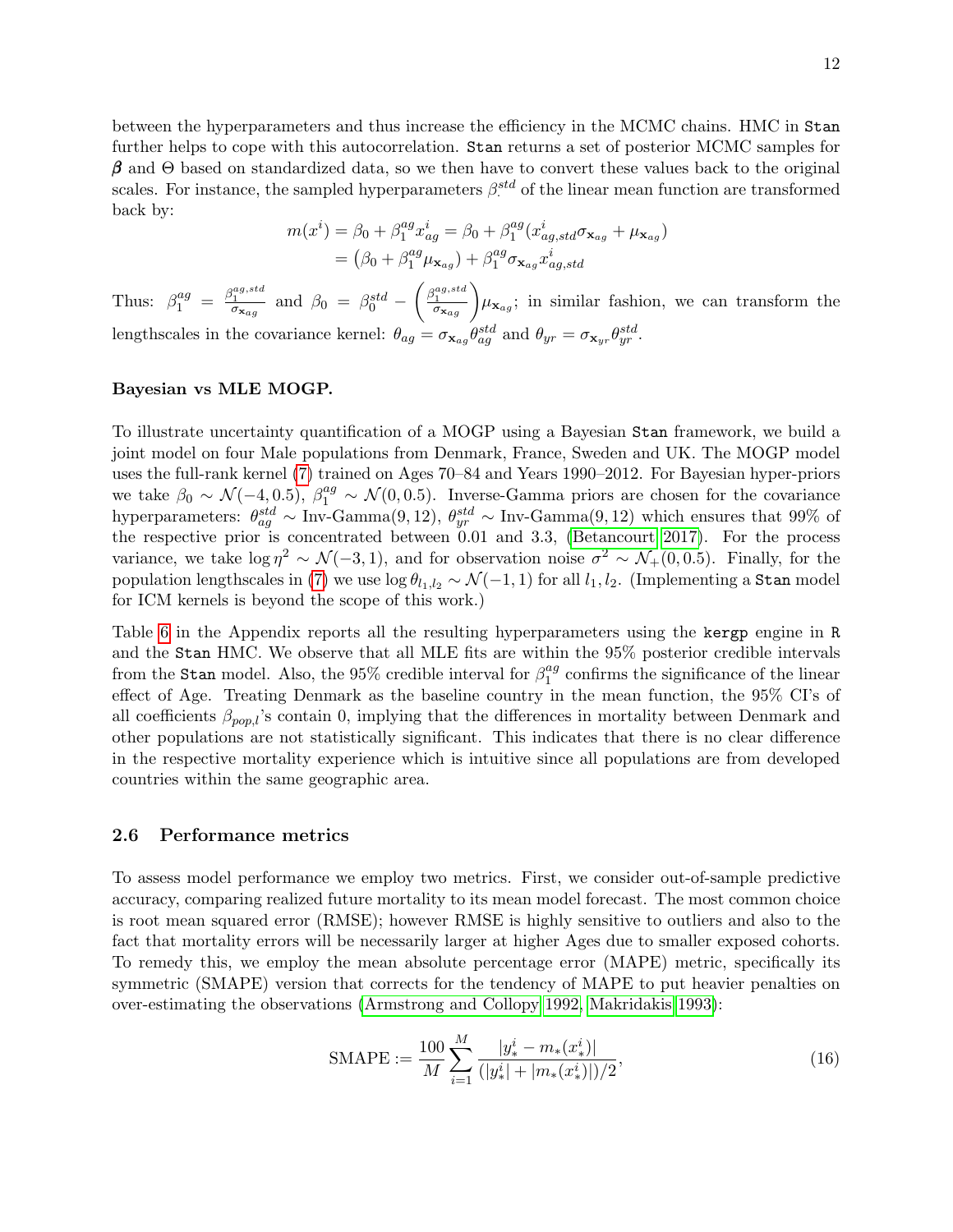where  $y_*^i$  is the realized observed value at test input  $x_*^i$  and  $m_*(x_*^i)$  is the predicted log-mortality rate by the model. Unlike the squared errors, SMAPE is a scale-independent measure that is convenient to compare across different data sets.

In addition to SMAPE, we also use the Continuous Ranked Probability Score (CRPS) metric to assess the quality of the probabilistic forecasts produced by a MOGP. Indeed, one of the major benefits of GP-based mortality models is a full distribution for future observations  $y_*(x_*)$  which allows a more detailed uncertainty quantification beyond just looking at the predictive mean  $m_*(x_*)$ . CRPS is an example of a proper scoring rule and is defined as

$$
CRPS(F, y_*) := \int_{\mathbb{R}} \left( F(z) - \mathbb{1}_{\{z \ge y_*\}} \right)^2 \, dz,
$$
\n(17)

where F is the predictive (cumulative) distribution and  $y_*$  is the realized outcome. Averaging over many outcomes, CRPS can be interpreted as the squared difference between the forecasted and the empirical cumulative distribution functions. In particular, CRPS penalizes both bias and excessive predictive variance. A model with lower mean CRPS is judged to be better.

Mortality Improvement Factors. A common way to interpret a mortality surface is via the (annual) mortality improvement factors which measure longevity changes year-over-year. In terms of the observations, the raw annual percentage mortality improvement is  $1 - \frac{\exp (y(x_{ag};x_{yr}))}{\sqrt{y(x_{ag};x_{gr}))}}$  $\frac{\exp(y(x_{ag}, x_{yr}))}{\exp(y(x_{ag}, x_{yr}-1))}$ . The smoothed improvement factor is obtained by replacing y's by the GP model posterior  $m_*$ 's:

<span id="page-12-1"></span>
$$
\partial m_{back}^{GP}(x) := \left[ 1 - \frac{\exp(m_*(x_{ag}; x_{yr}))}{\exp(m_*(x_{ag}; x_{yr} - 1))} \right]. \tag{18}
$$

# <span id="page-12-0"></span>3 Maximizing Predictive Accuracy through Joint Modeling

We begin our illustrations by showcasing the improved predictive accuracy available from fusing data from 2 populations. Our first case study includes Male mortality modeling across Sweden and Denmark  $(l = 1:$  Denmark and  $l = 2:$  Sweden). The two countries share similar demographic characteristics, and are Nordic neighbors. Our mean function takes into account the separation in mortality between Denmark and Sweden:

$$
m(x^n) = \beta_0 + \beta_1^{ag} x_{ag}^n + \beta_{pop,2} x_{pop,2}^n. \tag{19}
$$

Analogous to a coefficient of categorical covariates in regression,  $\beta_{pop,2} \equiv \beta_{SWE}$  can be interpreted as the mean difference between log mortality in Sweden and in the baseline country, Denmark. Our second case study looks at joint Male/Female modeling for Denmark; in that case  $\beta_{pop,2} \equiv \beta_{FEM}$ is the mean difference between female log mortality and male log mortality.

Figure [1](#page-13-0) shows the raw observations together with the GP-based predictive intervals for the first case study. Specifically, we plot the 95% predictive credible bands for  $y_*(x_*)$  for three representative ages. The forecast period includes both in-sample (1990-2012) and out-of-sample (2013-2020). We observe that while for Denmark the diffferences between SOGP and MOGP forecasts are very slight, in Sweden the two forecasts differ noticeably out-of-sample. Table [2](#page-13-1) compares the predictive accuracy between the models and indicates that the MOGP forecast is more accurate (smaller SMAPE) in both populations.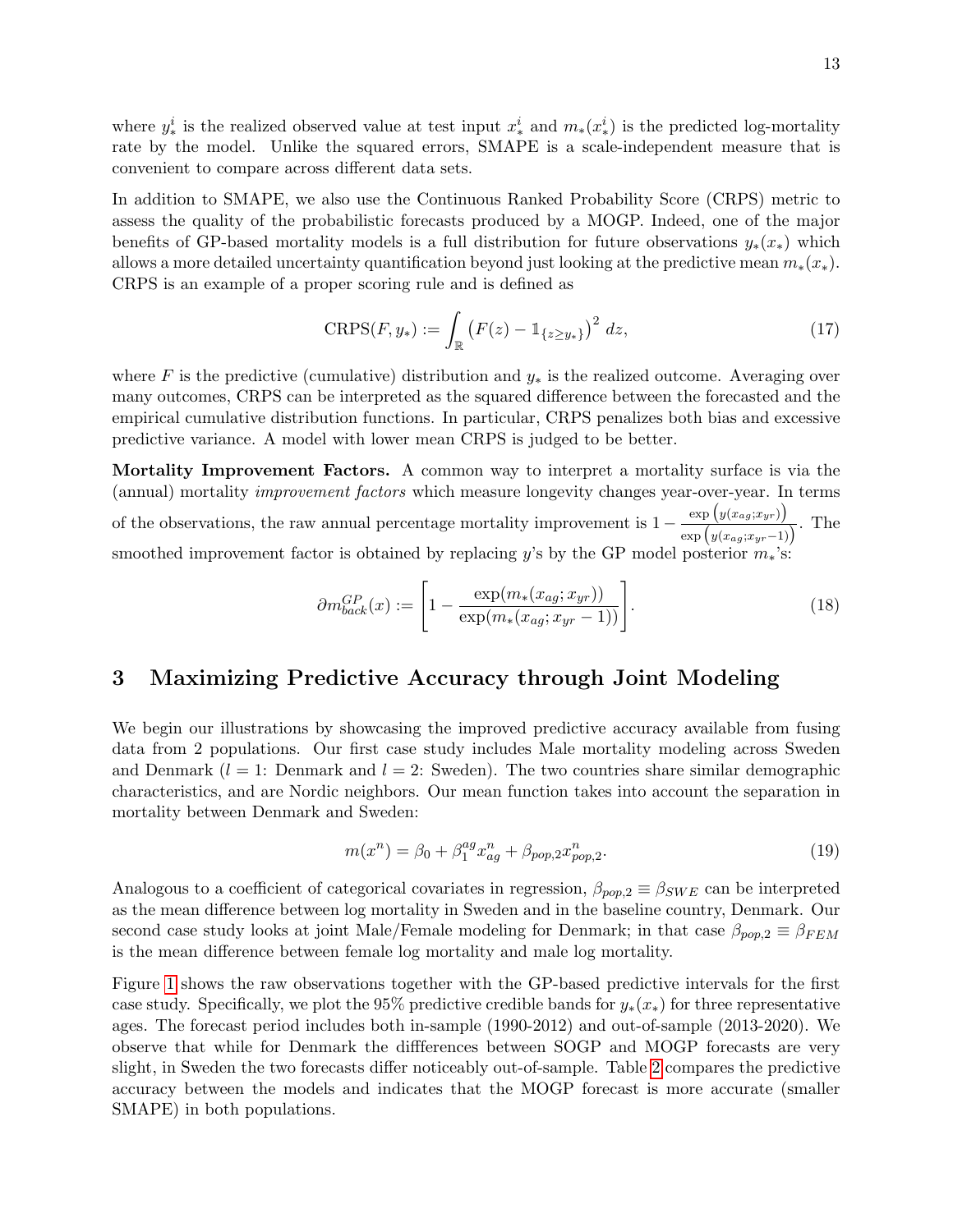| <b>SMAPE</b>       |         | $2013$ (one-year out) |             | $2015$ (three-year out) |             |             | $2016$ (four-year out) |  |
|--------------------|---------|-----------------------|-------------|-------------------------|-------------|-------------|------------------------|--|
|                    |         | SOGP                  | <b>MOGP</b> | SOGP                    | <b>MOGP</b> | SOGP        | <b>MOGP</b>            |  |
| $Age \in [70, 84]$ | Denmark | 1.5798                | 1.4451      | 1.3445                  | 1.2862      | 1.2584      | 1.1955                 |  |
|                    | Sweden  | 1.0450                | 0.8256      | 1.9752                  | 1.1011      | 2.5272      | 0.9038                 |  |
|                    |         | SOGP                  | <b>MOGP</b> | SOGP                    | <b>MOGP</b> | <b>SOGP</b> | <b>MOGP</b>            |  |
| $Age \in [70, 84]$ | Female  | 0.9422                | 0.8834      | 1.8973                  | 1.7845      | 1.4010      | 1.2269                 |  |
|                    | Male    | 1.5802                | 1.5062      | 1.3444                  | 1.2454      | 1.2583      | 1.1819                 |  |

<span id="page-13-1"></span>Table 2: Prediction accuracy via SMAPE for SOGP and 2-population Full rank models. The test set is Ages 70–84 in Years 2013, 2015, and 2016.

<span id="page-13-0"></span>

Figure 1: 95% credible intervals for observed log-mortality  $y(x_*)$  across the individual SOGP and Full MOGP models. Top row: Denmark Males; bottom row: Sweden Males. Up to 2011, the smoothed mortality curves and CIs are essentially identical.

To highlight further differences between SOGP and Full MOGP, Figure [2](#page-14-1) examines the respective predicted annual mortality improvement factors  $\partial m_{back}^{GP}(x)$ . We compare SWE and DEN SOGPs against a 2-population DEN+SWE MOGP, and a 4-population DEN+FRA+GBR+SWE MOGP model, cf. Table [6](#page-23-4) in the Appendix. Large  $\theta_{ag}$  lengthscales in SOGP models lead to essentially linear improvement rate factors (blue curves). In the SWE + DEN MOGP (green curves), the Age lengthscale decreases and  $s_*(x_*)$  falls, so the improvement rate factors become more Age-dependent and with tighter credible bands. This effect becomes even stronger with four populations. The corresponding smoothed curves (colored in red) are quite nonlinear, and in particular imply that improvement at young Ages  $( $60$ ) has slowed dramatically. This illustrates that a joint model is$ better able to distinguish between signal and "noise" and therefore pick up divergent changes in mortality faster, while a single-population model would often smooth latest changes away.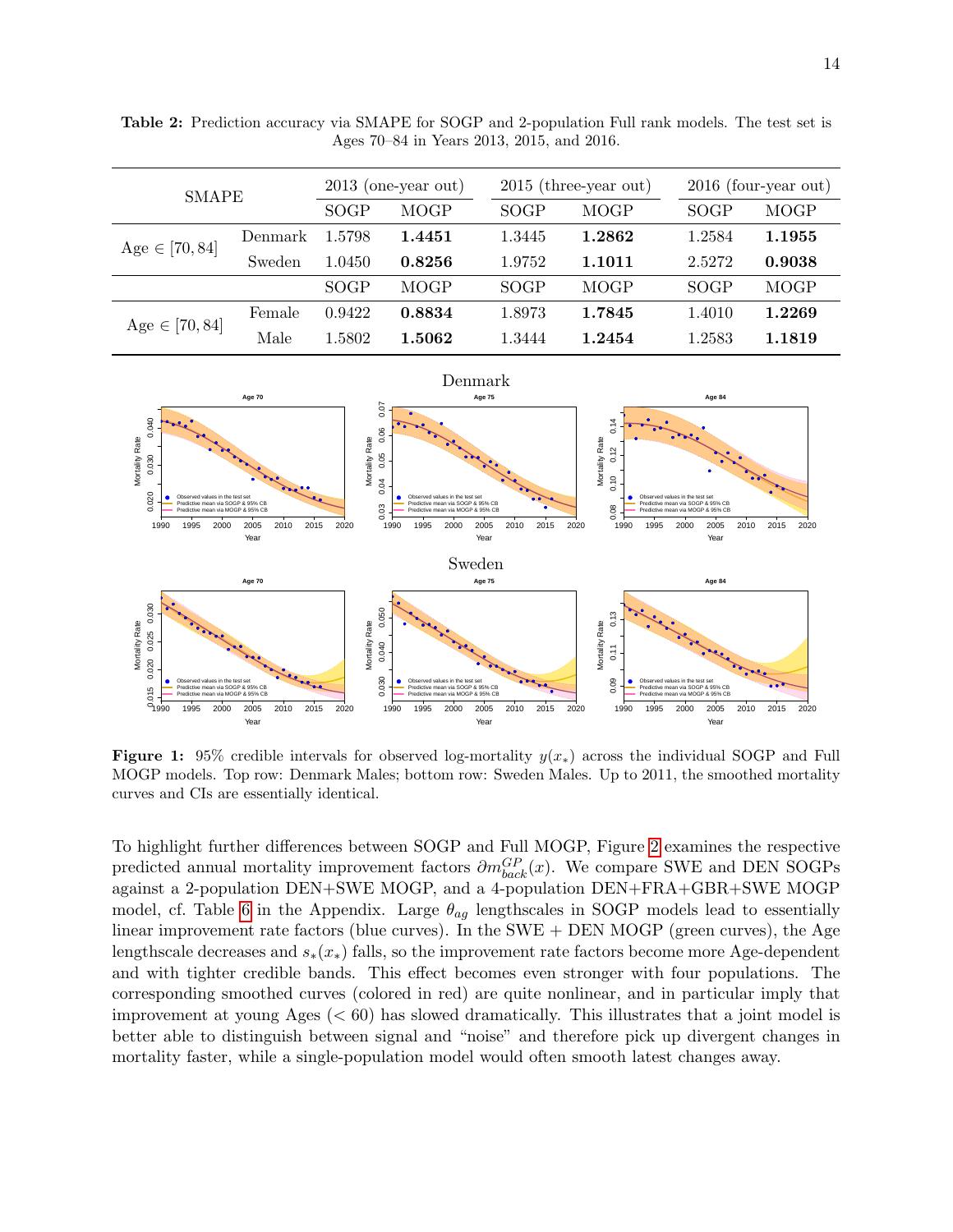<span id="page-14-1"></span>

Figure 2: Comparison of annual mortality improvement factors between different joint models. Besides the mean improvement factors  $\partial m_{back}^{GP}(ag; 2012)$  [\(18\)](#page-12-1) for Ages 70, ..., 84, we also show the respective 95% posterior credible band.

### <span id="page-14-0"></span>3.1 Selecting Populations for a Joint Model

Intuitively, incorporating more information from different populations through a MOGP ought to produce more accurate predictions and reduce predictive uncertainty. To visualize how increasing L affects the changes in SMAPE and CRPS, Table [3](#page-14-2) reports the 3-year average improvement in these metrics as L varies from 2 to 6. (ICM ranks  $Q = Q(L)$  were selected each time using BIC). Overall, we observe that information fusion is very helpful for Hungary, but not as much for UK. This links to the respective credibility of the target populations: observation noise  $\sigma_l^2$  is large in Hungary but low in UK, so additional data will benefit the former more.

<span id="page-14-2"></span>Table 3: Prediction quality via 3-year average improvement in SMAPE and CRPS in ICM models with  $L = 2, \ldots, 6$  populations. The baseline models are SOGP for UK and Hungary, respectively.

|          | Improvement<br>in SMAPE $(\%)$ | Improvement<br>in CRPS $(\%)$ |               | Improvement<br>in SMAPE $(\%)$ | Improvement<br>in CRPS $(\%)$ |
|----------|--------------------------------|-------------------------------|---------------|--------------------------------|-------------------------------|
| $UK + 1$ | $-2.805$                       | 1.834                         | $Hungary + 1$ | 7.501                          | 8.293                         |
| $UK + 2$ | 1.189                          | 3.218                         | $Hungary + 2$ | 1.839                          | 8.543                         |
| $UK + 3$ | 3.995                          | 3.279                         | $Hungary + 3$ | 3.913                          | 7.218                         |
| $UK + 4$ | 1.778                          | 0.933                         | $Hungary + 4$ | 2.677                          | 15.559                        |
| $UK + 5$ | 1.764                          | $-4.271$                      | $Hungary + 5$ | 10.585                         | 13.345                        |

From a complementary perspective, Table [4](#page-15-0) shows how the inferred cross-population correlations change as we add a new populations. We report results both for a full-rank MOGP and for ICM with  $Q = 2, 3, 4$ . We observe that the correlation matrix is generally stable, although some correlations can be quite different moving from one rank to another. In the AUT-SUI-GBR model, the correlation between Switzerland and UK is  $r_{SUI,GBR} = 0.76$  when  $Q = 2$ , but rises to 0.88 when  $Q = 3$ . We further note a broad agreement between the correlation structure learned with an ICM and Full-rank MOGP kernels.

The factor loadings  $(a_{l,q}^{\prime s})$  in ICM provide insight regarding the dependence patterns across pop-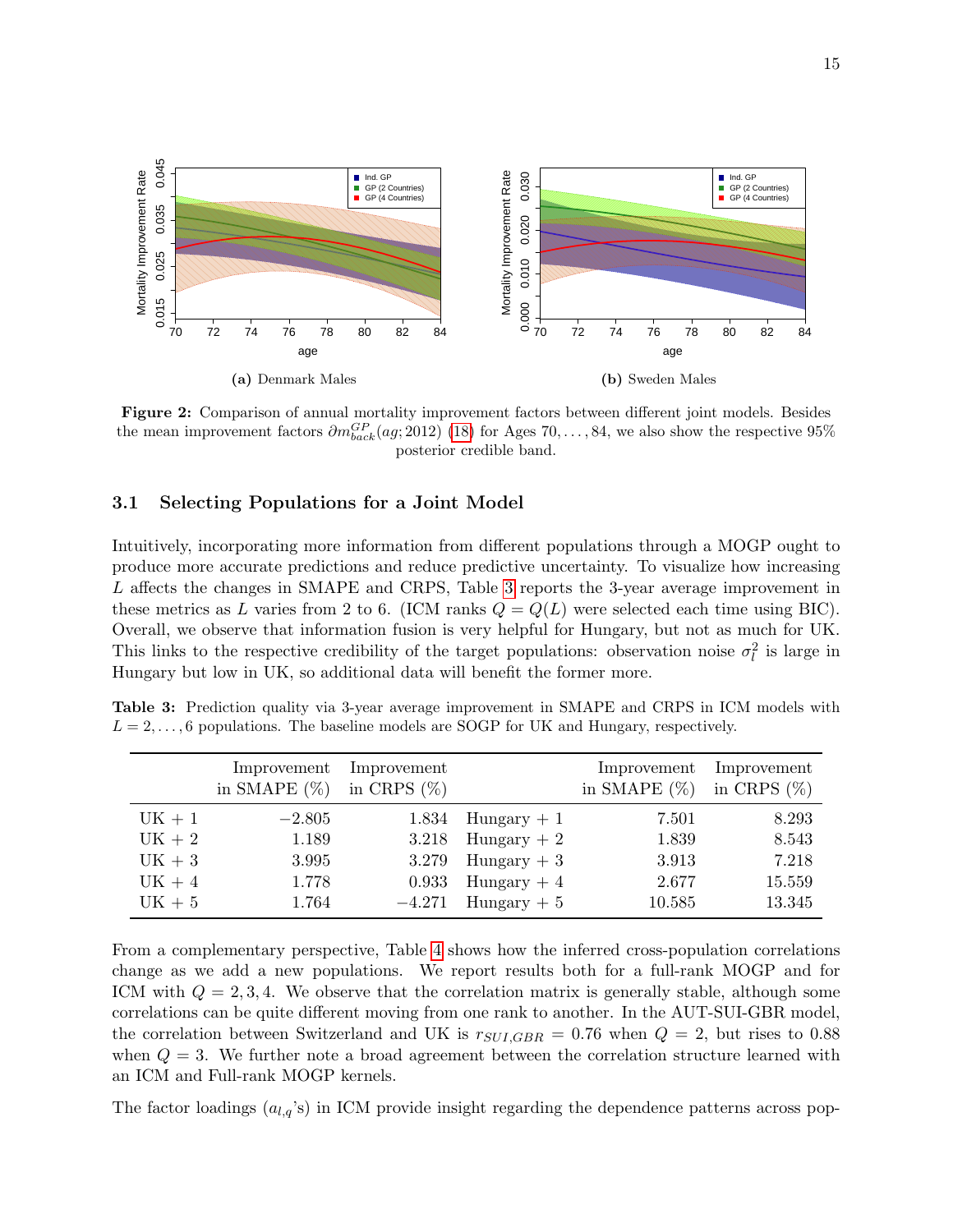|                          |           | Full rank                         |                                                        | ICM $(Q = 2)$ ICM $(Q = 3)$ | ICM $(Q = 4)$     |
|--------------------------|-----------|-----------------------------------|--------------------------------------------------------|-----------------------------|-------------------|
| Austria, UK              |           |                                   |                                                        |                             |                   |
| $r_{AUT, GBR}$           |           | 0.8432                            | 0.8612                                                 |                             |                   |
| Switzerland, UK          |           |                                   |                                                        |                             |                   |
| $r_{SUI, GBR}$           |           | 0.8535                            | 0.8645                                                 |                             |                   |
| Austria, Switzerland, UK |           |                                   |                                                        |                             |                   |
| TAUT, SUI                |           | 0.9151                            | 0.9677                                                 | 0.9680                      |                   |
| TAUT, GBR                |           | 0.8590                            | 0.8968                                                 | 0.8460                      |                   |
| $r_{SUI, GBR}$           |           | 0.8514                            | 0.7585                                                 | 0.8841                      |                   |
|                          |           | Austria, Germany, Switzerland, UK |                                                        |                             |                   |
| TAUT, GER                |           | 0.9570                            | 0.9991                                                 | 0.9869                      | 0.9888            |
| $r_{AUT, SUI}$           |           | 0.9280                            | 0.9956                                                 | 0.9639                      | 0.9658            |
| $r_{AUT, GBR}$           |           | 0.8730                            | 0.8330                                                 | 0.8917                      | 0.8827            |
| $r_{GER, SUI}$           |           | 0.9047                            | 0.9986                                                 | 0.9395                      | 0.9447            |
| $r_{GER, GBR}$           |           | 0.8504                            | 0.8091                                                 | 0.8340                      | 0.8267            |
| $r_{SUI, GBR}$           |           | 0.8674                            | 0.7792                                                 | 0.9047                      | 0.9187            |
|                          |           |                                   |                                                        |                             |                   |
|                          | $a_{l,1}$ | $a_{l,2}$                         | Factor loadings for 2nd latent function a <sub>2</sub> |                             |                   |
| $l=1$ : EST              | 0.1925    | 0.0815                            | 0.12                                                   | SUI<br><b>GBR</b>           |                   |
| $l=2$ : HUN              | 0.1692    | 0.0673                            |                                                        | <b>NLD</b>                  |                   |
| $l=3: LTU$               | 0.1757    | 0.0411                            | <b>SWE</b>                                             |                             |                   |
| $l = 4$ : NED            | 0.0846    | 0.1127                            | 0.08                                                   |                             | <b>POL</b><br>EST |
| $l = 5$ : POL            | 0.1670    | 0.0886                            |                                                        |                             | <b>HUN</b>        |
| $l = 6$ : SWE            | 0.0614    | 0.0943                            | 0.04                                                   |                             |                   |
| $l = 7:$ SUI             | 0.0745    | 0.1113                            |                                                        |                             | LTU               |
| $l = 8$ . CRD            | 0.1118    | በ 1952                            | 000                                                    | 0.40                        |                   |

<span id="page-15-0"></span>Table 4: Cross-correlation among 2-4 populations in MOGP models. All models are fitted on Ages 70–84 and reported values are averages over 3 training sets covering 1990 through 2014–2016. Italics indicate the ICM model with the smallest BIC.

**Figure 3 & Table 5:** Factor loadings  $a_{l,q}$  in the 8-population ICM with  $Q = 2$  in Table [1](#page-8-0) - Case study II.

0.05 0.10 0.15 0.20

Factor loadings for 1st latent function **a**<sup>1</sup>

<span id="page-15-1"></span> $l = 8$ : GBR 0.1118 0.1253

ulations. The interpretation of ICM loadings is analogous to Principal Component Analysis when attempting to describe the data through independent transformed latent functions. For example, we consider factor loadings in case study II in Table [1.](#page-8-0) The best ICM kernel has rank  $Q = 2$  suggesting that two latent factors are sufficient to explain variation over the eight countries considered. In fact, the first latent component is strongly correlated with Eastern-Central European countries while the second factor is the major contributor to the Western European population. This interpretation helps us identify two well-separated clusters among these eight countries, visualized in Figure [3](#page-15-1) by plotting the ICM loadings  $a_{l,2}$  against  $a_{l,1}$ . Note that these factor loadings can be translated into correlation and imply that Hungary is more correlated with members in the same cluster and less correlated with Western European populations.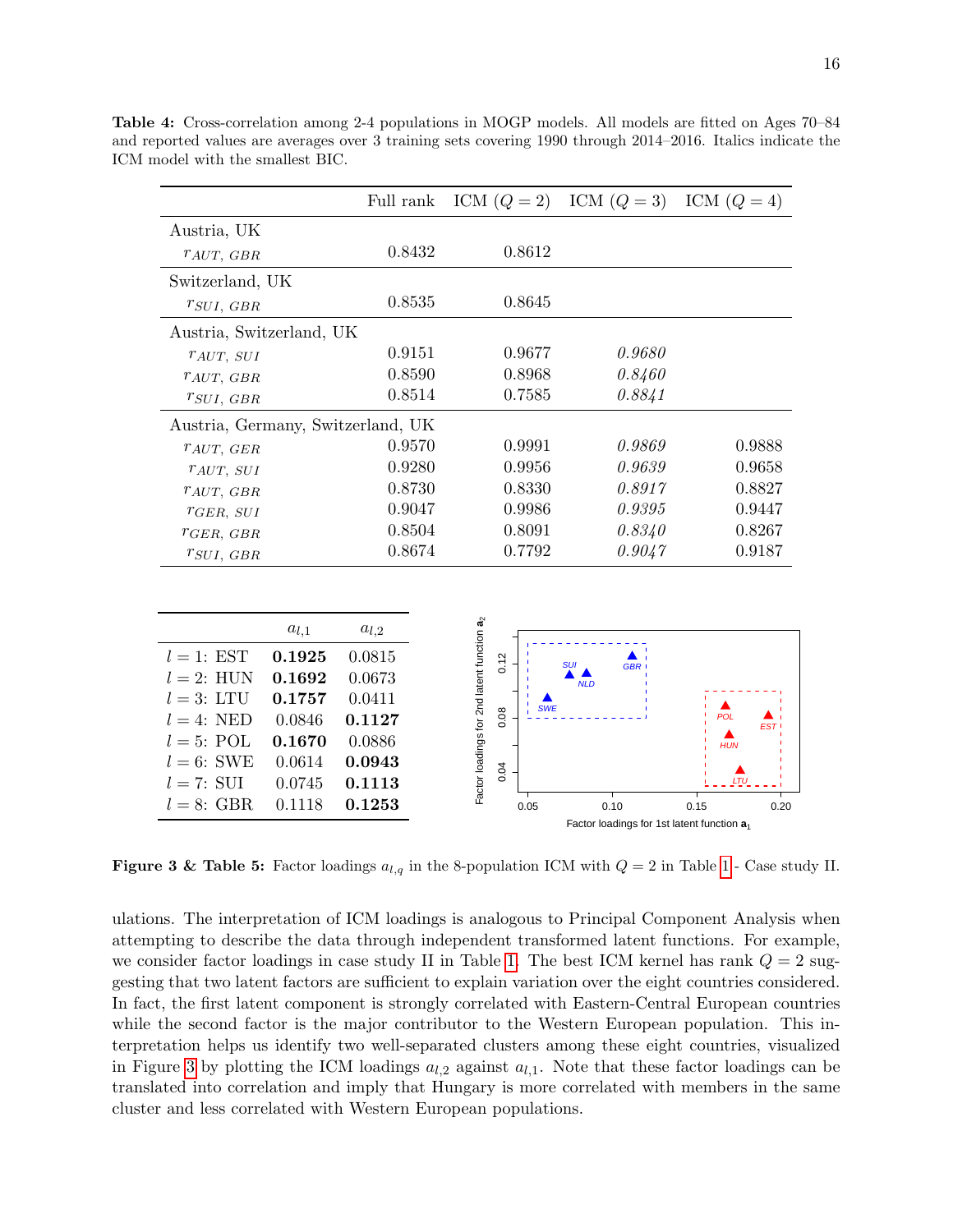<span id="page-16-0"></span>

Figure 4: Prediction improvements for Hungarian & UK Males and the impact of cross-correlation on the improvement in SMAPE across 16 European national populations.

## 3.2 Incorporating Latest Data from Other Populations

In HMD, the reported data from different countries arrives non-synchronously. Indeed, the last available year of data varies from one country to another. The prevailing approach is to consider the time period that is common to all countries that are being modeled. This implies that the most recent observations may be dropped for some countries. Of course, such recent data is in fact the most informative for picking up new insights about the present longevity trend. Note that the HMD datasets are updated continuously, so that which datasets have the latest observations changes dynamically over time.

To assess the value of information fusion and its link to population cross-correlation, we investigate the improvement in prediction in MOGP over SOGP. To do so, we set up a "notched" 2-population training set where the foreign population has one more year of data and the assessment is based on one-year-ahead prediction for the domestic target population. Note that such "notch" extrapolation is not possible in the Lee-Carter framework that requires rectangular datasets. All ICM MOGP models take  $L = 2$  and are fitted on Ages 70–84 in three different time frames: period 1990–2013/2014 for 2014 forecast, 1990–2014/2015 for 2015 forecast, and 1990–2015/2016 for 2016 forecast. The comparator training datasets for SOGP models did not have mortality information in the calendar year of forecast (e.g. training on 1990–2013 for 2014 forecast). We report the resulting 3-year average percent improvement in CRPS and SMAPE between MOGP and SOGP. The positive average improvement is equivalent to MOGP models having smaller SMAPE and CRPS.

Figure [4](#page-16-0) displays the improvement in SMAPE and CRPS of two-population MOGPs vs SOGP. We plot the results against the correlation  $r_{l_1,l_2}$  between the two populations modeled in MOGP and consider two randomly chosen target populations: Males in Hungary and Males in UK. Shaded regions indicate which MOGP models have both SMAPE and CRPS values less than the baseline. We observe that joint modeling generally yields higher improvement in Hungary compared to UK which is driven by the former's relatively smaller population which translates into larger  $\sigma_l$  and more opportunity for information fusion. Thus, for UK the single-population model is often competitive in its forecasting performance with a two-population MOGP.

The above discussion suggests that fusing highly correlated populations is better for predictive accuracy. To confirm this hypothesis, Figure  $4(c)$  summarizes the relationship between SMAPE improvement and correlation  $r_{l_1,l_2}$ . We used all 16 populations as targets and built 16  $\times$  15 twopopulation MOGPs to record the resulting MOGP-SOGP improvements in SMAPE like in the right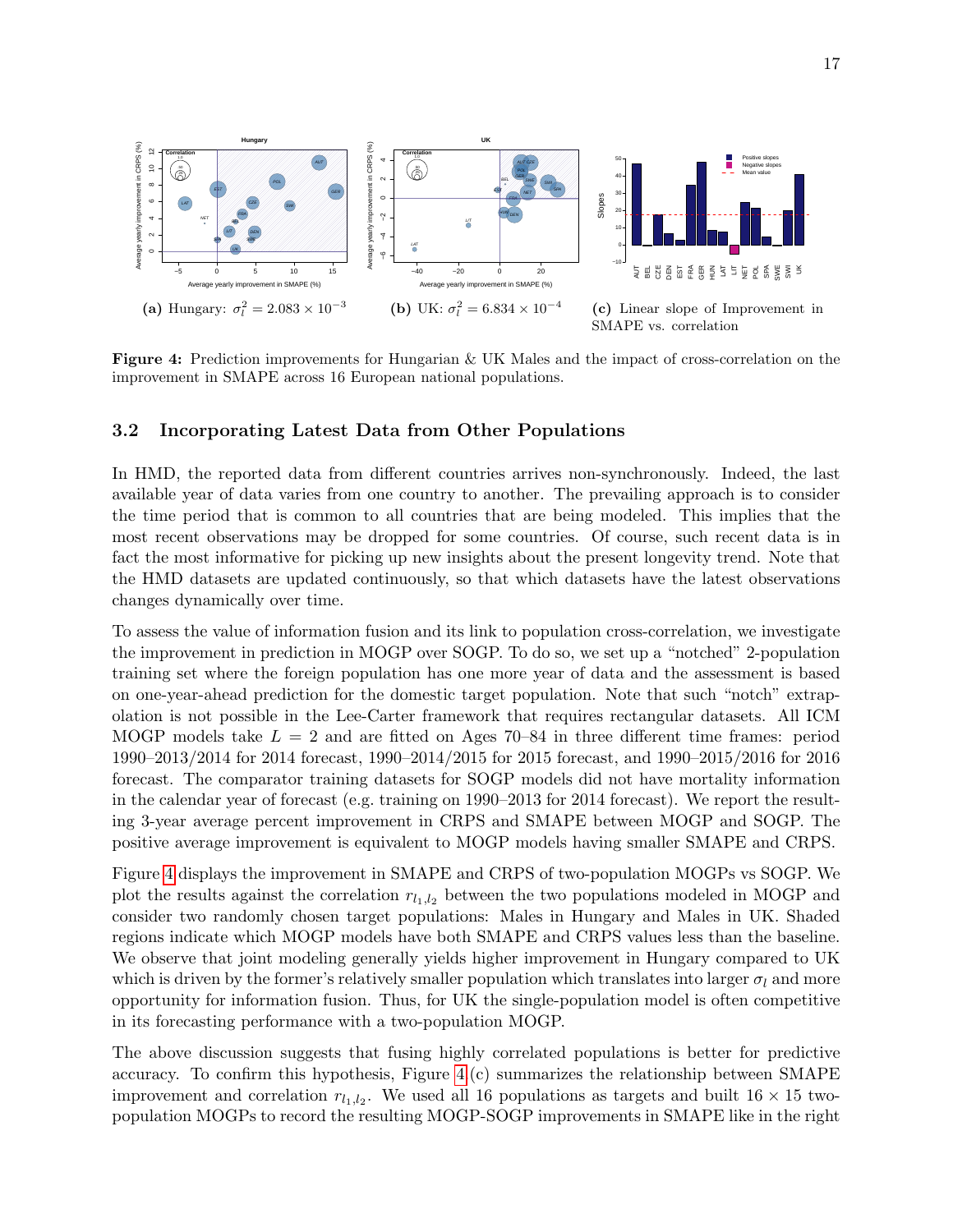and middle panels. For each target population, we then fitted a linear regression model treating the 3-year average improvement in SMAPE as the dependent outcome and the correlation as the independent variable: SMAPE CHANGE =  $b_0 + b_1 r_{l_1, l_2}$ . Figure [4.](#page-16-0)(c) displays the resulting slopes  $b_1$  across the 16 populations. Positive  $b_1$  implies that higher correlation leads to lower SMAPE, i.e. higher predictive accuracy. The mean value of the  $b_1$ -slopes is highly positive and is around 20%. These empirical features suggest that one should indeed focus on aggregating related populations and discard unrelated ones. This is consistent with the results in Table [1](#page-8-0) earlier. Most populations in Case Study II are less correlated with Hungary compared to Case Study I and as a result the SMAPE improvement in Case Study I is higher (10.75%) compared to Case Study I (-2.77%).

<span id="page-17-0"></span>

Figure 5: Comparison of prediction accuracy for 2016 log-mortality of Hungarian Males between different ICM-MOGP models with "notched" setup. Top row: Standard deviation of  $f(x_*)$ ; bottom row: distance between predicted mean  $m_*(x_*)$  and the observed value  $y_*(x_*)$ .

Moving beyond two populations, in Figure [5,](#page-17-0) we illustrate predictive gains for Hungarian Males due to incorporating most recent foreign data. This complements Table [3](#page-14-2) that considered an isotropic dataset, with a notched setup instead. Our benchmark is a Hungary Males SOGP model fitted on 1990–2016. We then drop 2016 Hungary observations, but augment with 1990–2016 data from other countries and perform 1-year-out extrapolation to forecast 2016 Hungary mortality. These models are labeled as 'HUN+1', 'HUN+2', etc., to indicate the number of foreign populations considered. The top panels of Figure [5](#page-17-0) visualize increasing forecast credibility, namely lower  $s_*(x_*)$ , for Hungary as more and more correlated data is added. In fact we see that a MOGP 1-year-out prediction with 3+ populations is more credible than direct smoothing of realized 2016 Hungary experience. As expected, we observe that credibility gains flatten out as L continues to grow and available information is saturated. The bottom panels of Figure [5](#page-17-0) display the prediction errors  $m_*(x_*)-y_*(x_*)$  relative to realized 2016 Hungary experience. Again, we see that higher L tends to generate less bias in prediction, confirm the earlier SMAPE analysis for isotropic case studies. Due to the strong observation noise the pattern for a specific cell  $x_*$  can be erratic, although in nearly all cases, MOGP easily beats out the plain SOGP. To conclude, borrowing latest information from nearby highly-correlated populations is essentially as good as having the latest domestic data, and is significantly better than just using the available domestic data.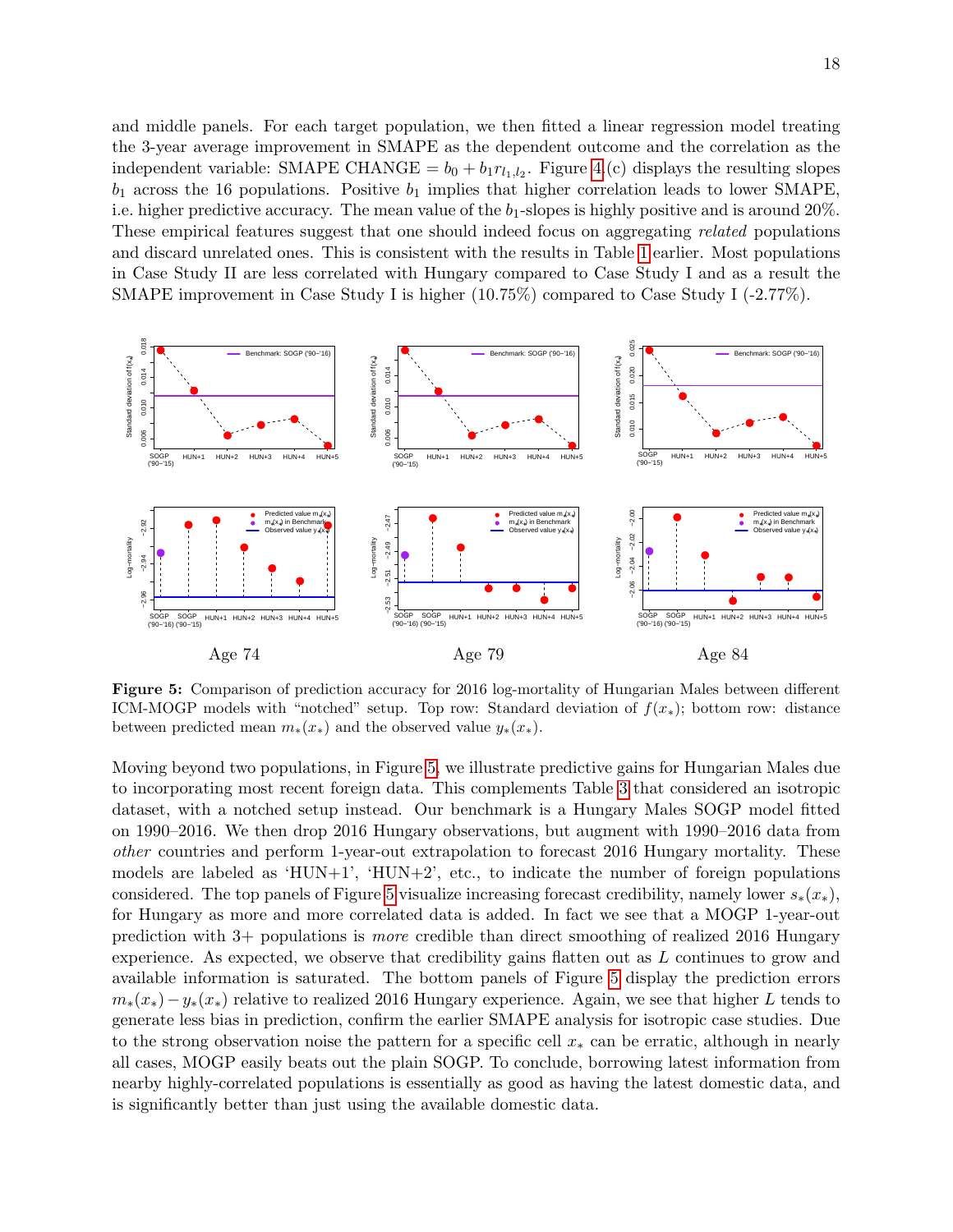Remark: In Figure [5](#page-17-0) (and earlier in Table [3\)](#page-14-2) we add populations based on their correlation to the target population, i.e. we pool through estimated  $\theta_{l_1,l_2}$ . In [A](#page-21-0)ppendix A we discuss a simpler alternative based on comparing mean functions that capture historical mortality trends and then running a hierarchical clustering method.

# <span id="page-18-0"></span>4 Further Features of Multi-Output GP Models

#### <span id="page-18-1"></span>4.1 Improved Hyperparameter Estimation

To illustrate the commonality in mortality experience in related populations we perform Bayesian GP on four developed Western European countries: Sweden, Denmark, France, and UK. Figure [6](#page-18-2) shows the inferences of the lengthscales for Age and Year along with MLE estimations when fitting SOGP models for each population versus jointly modeling them as groups of two, or jointly as all 4 together. The figures visualize how joint GP models produce tighter hyperparameter posteriors. For example, the posterior mean of  $\theta_{aq}$  in Denmark is relatively large and its credible bands are wide compared to the other three countries (Figure [6.](#page-18-2)a). However, once we pair Denmark with either Sweden, UK, or France (Figure [6.](#page-18-2)a —light blue, light green, and purple CIs respectively), the credible bands of  $\theta_{aq}$  become narrower and in the more reasonable range of  $\theta_{aq} \in [15, 30]$ . This effect is even further amplified when taking all 4 countries together. The underlying concept is that the more populations are added into the model, the closer we get at discovering the "universal" representation of mortality pattern. In Figure [6,](#page-18-2) the 4-population MAP estimates of the lengthscales (dashed horizontal lines) intersect with a majority of CIs suggesting that there is indeed a common covariance structure which is gradually revealed as we increase the training dataset. We also remark that the MLE estimates fall within the 95% posterior credible intervals from the Stan model indicating that Bayesian inference works properly.

<span id="page-18-2"></span>



(b) Length-scale in the Year dimension

Figure 6: Stan MCMC posteriors of the lengthscales  $\theta$  for Age and Year across populations and joint models with different groupings. The  $+$ 's indicate the respective MLE estimates from a kergp model. The dashed lines indicate the MCMC MAP estimate from the 4-population Full MOGP model.

This also highlights the ability of joint models to better estimate the hyperparameters by utilizing multiple data sets. It is known that GPs might have difficulties in estimating lengthscales, for example due to the likelihood function [\(15\)](#page-10-0) being highly multi-modal, or conversely very flat around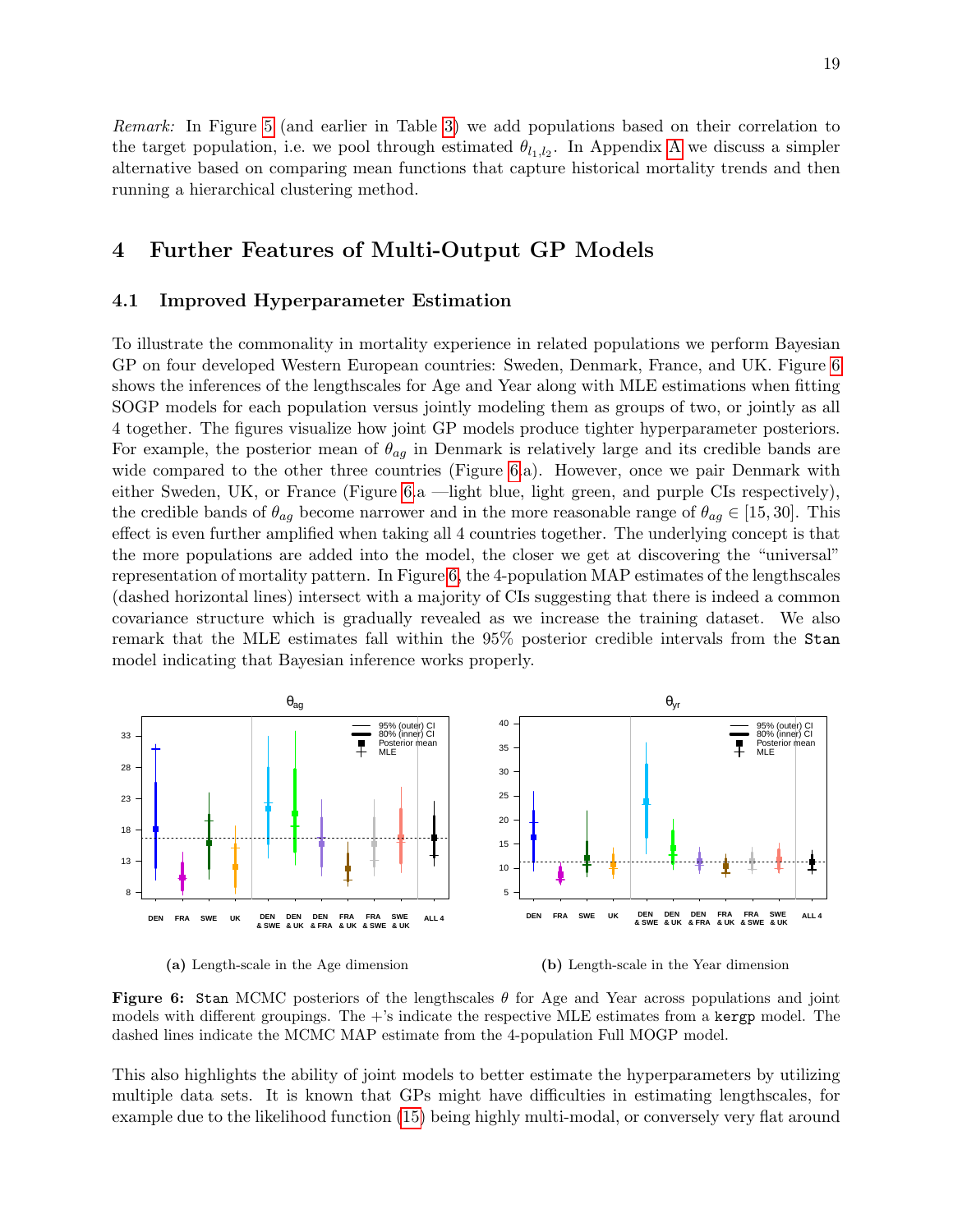20

its maxima. Providing more data is one remedy. As discussed in [Huynh et al. \(2020\)](#page-24-1) some SOGP will over- or under-smooth data while pooling data across multiple populations achieves shrinkage towards the global hyperparameter mean and provides a better fit.

### 4.2 Coherent Mortality Forecasts

Fitting GP models for individual populations tends to generate divergent long-term forecasts that are inconsistent with historical patterns. Multi-output GP models do not have this limitation and maintain the historical characteristics observed in the data into the future. Namely, in MOGP models, the long-term forecast is driven by the prior of  $f$ , and specifically by the mean function  $m(\cdot)$ . Thus, the relative differences in mortality between populations are controlled through the choice of  $m(\cdot)$ , so that different ways of achieving coherence are transparent to the modeler. For the linear mean function in [\(14\)](#page-9-2), the population coefficients  $\beta_{pop,l}$  serve this purpose and represent the long-term spread between same-Age log-mortality rates. To illustrate the above, consider mortality differences due to gender. Women outlive men by 7 years on average in developed countries [\(United Nations 2011\)](#page-25-16). Modeling mortality for each gender separately fails to take into account this interdependence and tends to result in divergent and implausible long-run forecasts even if the same fitting procedure is applied. The heatmaps in Figure [7](#page-19-0) display the projected Male-Female differences in log-mortality for Denmark; single-population models on the left imply that as early as 2030, Males will have lower mortality than females. In contrast, the MOGP forecast in the right panel is coherent: Females are projected to maintain higher longevity and historical patterns slow dissipate over time to the long-term gap of  $\beta_{pop,2} - \beta_{pop,1} = 41.5\%$  between same-age Male and Female mortality.

<span id="page-19-0"></span>

(a) Male/Female difference in log-mortality in Denmark using individual (SOGP) models

(b) Male/Female difference in log-mortality in Denmark using a joint (Full-rank MOGP) model

0.30 0.35 0.40 0.45 0.50 0.55

Figure 7: Forecasted mean difference between Danish Male and Female mortality over 1990 to 2060. Training set was Ages 70–84 and Years 1990–2016 (edge of training set indicated by the dashed lines).

Figure [8](#page-20-0) shows the log-mortality and annual mortality improvement rates for Males aged 70 across seven European populations (indicated by colors), in the period from 1990 to 2060. We build a 7-population MOGP based on three different scenarios for  $m(x)$ :

1. Zero long-term mortality improvement, captured by the linear mean function  $m(x^n) = \beta_0 +$  $\beta_1^{ag}$  $u_1^{ag}x_{ag}^n+\sum_{l=2}^L \beta_{pop,l}(x_{pop,l}^n)$  (dashed lines). All mortality improvement factors converge to zero (right panel) and the long-run mortality differences are summarized by the  $\beta_{pop,l}$  coefficients.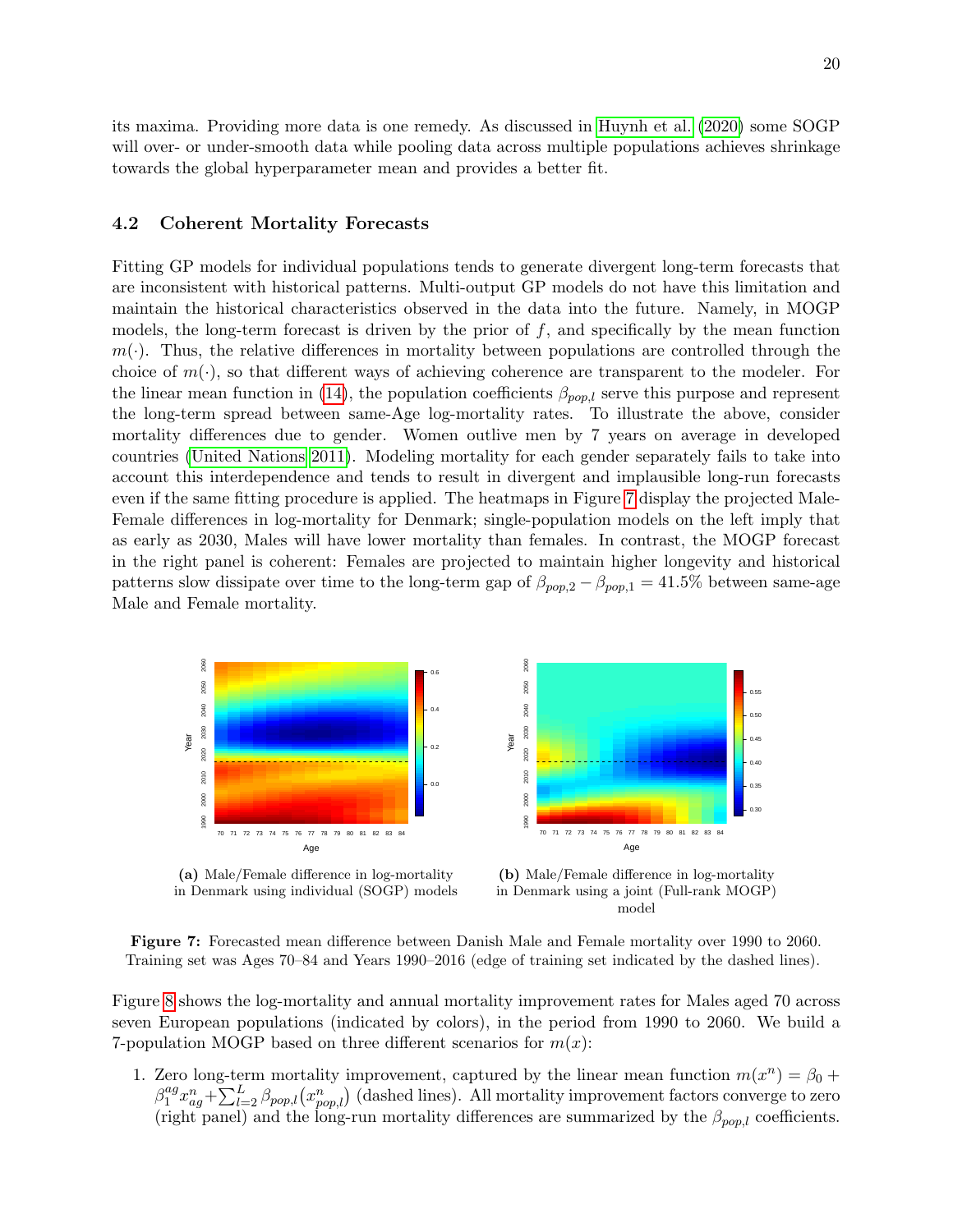- 2. Long-term mortality improvement based on a historical pattern (thin solid curves). This is encapsulated via  $m(x^n) = \beta_0 + \beta_1^{ag}$  $a^q x_{ag}^n + \beta_1^{yr}$  $u_1^{yr} x_{yr}^n + \sum_{l=2}^{L} \beta_{pop,l} x_{pop,l}^n$ . In the long-run  $\partial m_{back}^{GP}(.; yr) \rightarrow \beta_1^{yr}$  $1<sup>yr</sup>$  (about 2% annual); again  $\beta_{pop,l}$  determine the long-run relative difference in longevity of different populations.
- 3. Long-term mortality improvement based on expert judgement (thick solid lines). We again use  $m(x^n) = \beta_0 + \beta_1^{ag}$  $a^q x_{ag}^{\overline{n}} + \beta_1^{yr}$  $y^r x_{yr}^n + \sum_{l=2}^L \beta_{pop,l}(x_{pop,l}^n)$ , but this time the  $\beta_1^{yr}$  $1<sup>yr</sup>$  coefficient is picked by the modeler and for illustrative purposes fixed at 1% to reflect recent slowdown in global MI. Since it is not possible to fully extrapolate the future longevity trends from past data, it is appropriate to use expert opinions about future mortality [\(Booth and Tickle 2008\)](#page-23-5).

We observe that the choice of  $m(\cdot)$  has minimal impact on in-sample forecasts that are largely driven by the training data covering 1990–2016. On the other hand, the long-term levels of mortality improvement are *completely* driven by  $m(\cdot)$ . Finally, for short-term extrapolation (roughly 2016– 2025 in the Figure, reflecting the fitted Year lengthscale  $\theta_{yr} \simeq 10$ ) the forecasts blend information from the training set and from  $m(\cdot)$ . Note that in this example some of the individual mortality curves may cross, i.e. the relative order of longevity in different populations may change over time (such as Denmark surpassing Germany's longevity) due to higher recent improvement rates. Nevertheless, we see a very strong coherence so that mortality rates across populations all move roughly in unison over time, matching our intuition about the persistent commonality of their future mortality experiences.

<span id="page-20-0"></span>

Figure 8: Long-term mortality forecasting over years 1990 to 2060. The models are based on ICM kernel with  $Q = 3$  and are trained using Ages 70–84 and Years 1990–2016 over 7 Male populations: Austria, Denmark, Germany, Netherlands, Sweden, Switzerland and UK. Dashed lines indicate the boundary between in-sample and out-of-sample forecasts.

# 5 Conclusion

We have developed and investigated stochastic multi-population mortality models based on multioutput Gaussian process regression. In our approach, cross-population dependence is captured via spatial correlation that overlays the Age-Year structure. This yields a unified approach for any number of populations  $L$ ; moreover the proposed coregionalization kernels allow to leverage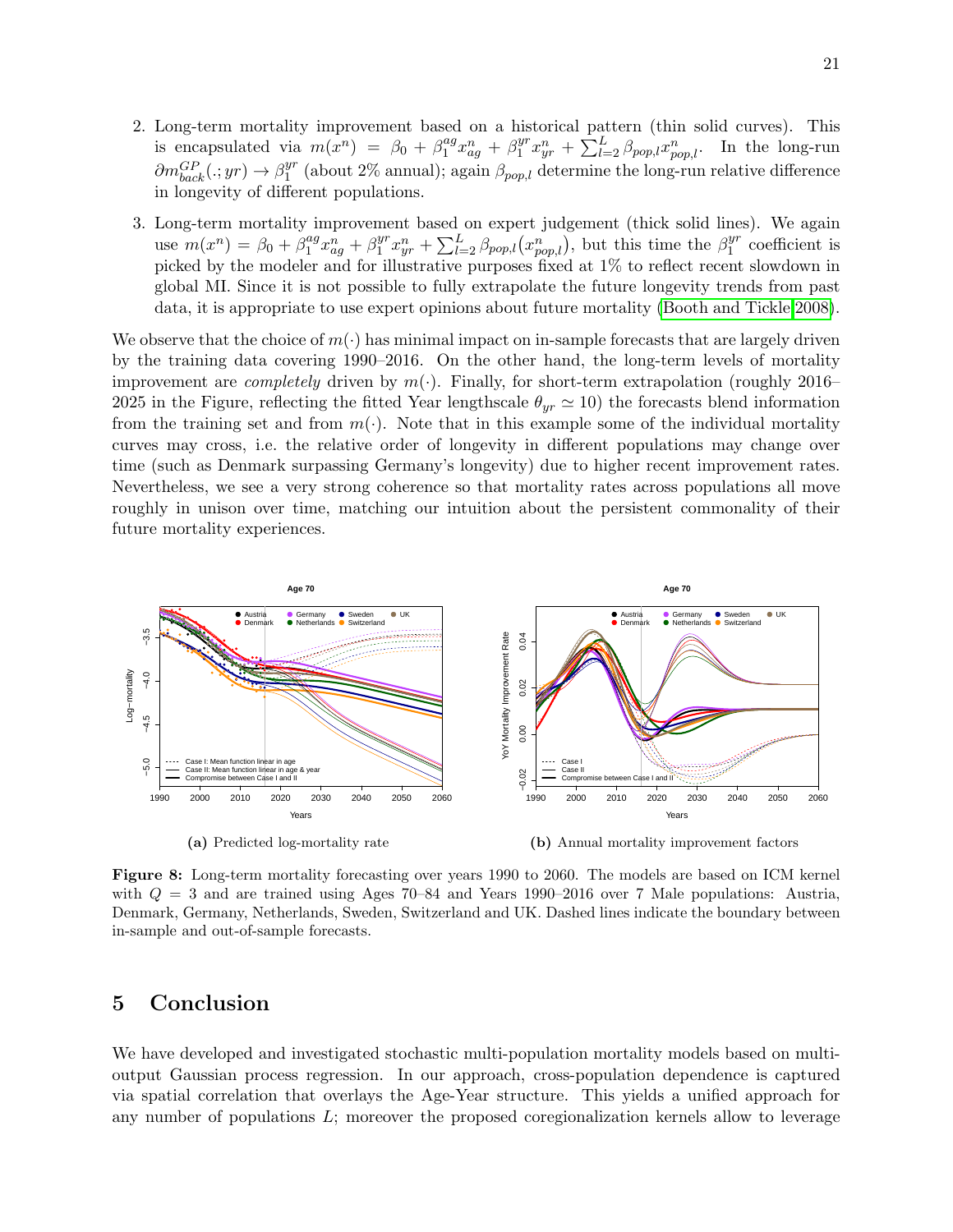the Kronecker structure and incorporate dimension reduction for the underlying cross-population factors. Our analysis of HMD data suggests that the MOGP approach is well-suited to selectively fuse mortality experience from similar datasets, where similarity can be interpreted through the spatial GP correlations  $r_{l_1,l_2}$ . On the one hand, we find that pooling disparate populations can be counter-productive (since MOGP relies on the assumption of homogenous Age-Year covariance pattern); on the other hand, pooling can indeed yield significant improvement in predictive accuracy, especially in smaller populations with low credibility.

Looking ahead, it would be worthwhile to investigate large-scale models, e.g. based on the full HMD database of 40 countries and 2 genders. This requires additional modeling infrastructure as the presented approach becomes computationally expensive for  $L \gg 10$  populations (more than  $N \gg 5000$  total cells). There is currently a very active and ongoing progress on largescale GP models especially for gridded data like in HMD, see e.g. [Flaxman et al. \(2015\)](#page-24-20). A different avenue of future research would be to systematically explore the best spatial covariance structures, as encapsulated by the kernel function  $\tilde{C}(x, x')$ . In this paper we focused on only using the squared-exponential kernel and standard Age- and Year-effects. It is feasible to consider further dependence formats, e.g. birth Cohort effect, and other kernel families, such as the Matern [Ludkovski et al. \(2018\)](#page-25-0). A third direction would be to revisit the observation variance assumption via GLM (generalized linear model) GP formulations.

## <span id="page-21-0"></span>A Clustering by Mortality Trends

In Section [3.1](#page-14-0) we constructed multi-population MOGPs by first generating a large set of 2-population models and then utilizing the respective correlations  $r_{l_1,l_2}$  to select the datasets that are most correlated to the target population. We also investigated a simpler alternative for deciding which populations to pool based on the similarity in their mortality trends. This approach does not require construction of any preliminary MOGPs and instead only looks at the GP mean function  $m(\cdot)$ . Namely, we first estimate the shape of mortality for each population l via a linear mean function:  $m_l(x) = \beta_{0,l} + \beta_{1,l}^{ag} x_{ag} + \beta_{1,l}^{yr} x_{ag}$ . We then calculate the root integrated squared distance between  $m_{l_1}(\cdot), m_{l_2}(\cdot)$  based on the given test set  $x_{ag} \in \{50, ..., 84\}$  and  $x_{yr} \in \{1990, ..., 2012\}$ :

<span id="page-21-1"></span>
$$
D_{l_1,l_2} = \sqrt{\int_{1990}^{2012} \int_{50}^{84} \left[ (\beta_{0,l_1} - \beta_{0,l_2}) + (\beta_{1,l_1}^{ag} - \beta_{1,l_2}^{ag}) x_{ag} + (\beta_{1,l_1}^{yr} - \beta_{1,l_2}^{yr}) x_{yr} \right]^2} dx_{ag} dx_{yr}.
$$
 (20)

The above metric is employed within a hierarchical clustering method based on a specified dissimilarity measure. Figure [9](#page-22-4) displays the dendrograms extracted from hierarchical clustering of 32 populations (16 countries  $\times$  {Male, Female}) via two different measures of dissimilarity: single linkage and complete linkage. We note that the resulting clusters naturally tend to separate males and females, reflecting the latter's lower mortality. We also observe a strong geographic influence, so that neighboring countries with similar demographics are indeed clustered together. The dendrogram could be used agglomeratively to build a MOGP. For example, using Hungary as the target population, Figure [9](#page-22-4) suggests first adding Estonia, then Lithuania, Latvia, etc. We find that this method is often as efficient as clustering by cross-population correlation, although going up the linkages often calls for fusing of two clusters, i.e. it is not designed for increasing  $L$  1-by-1.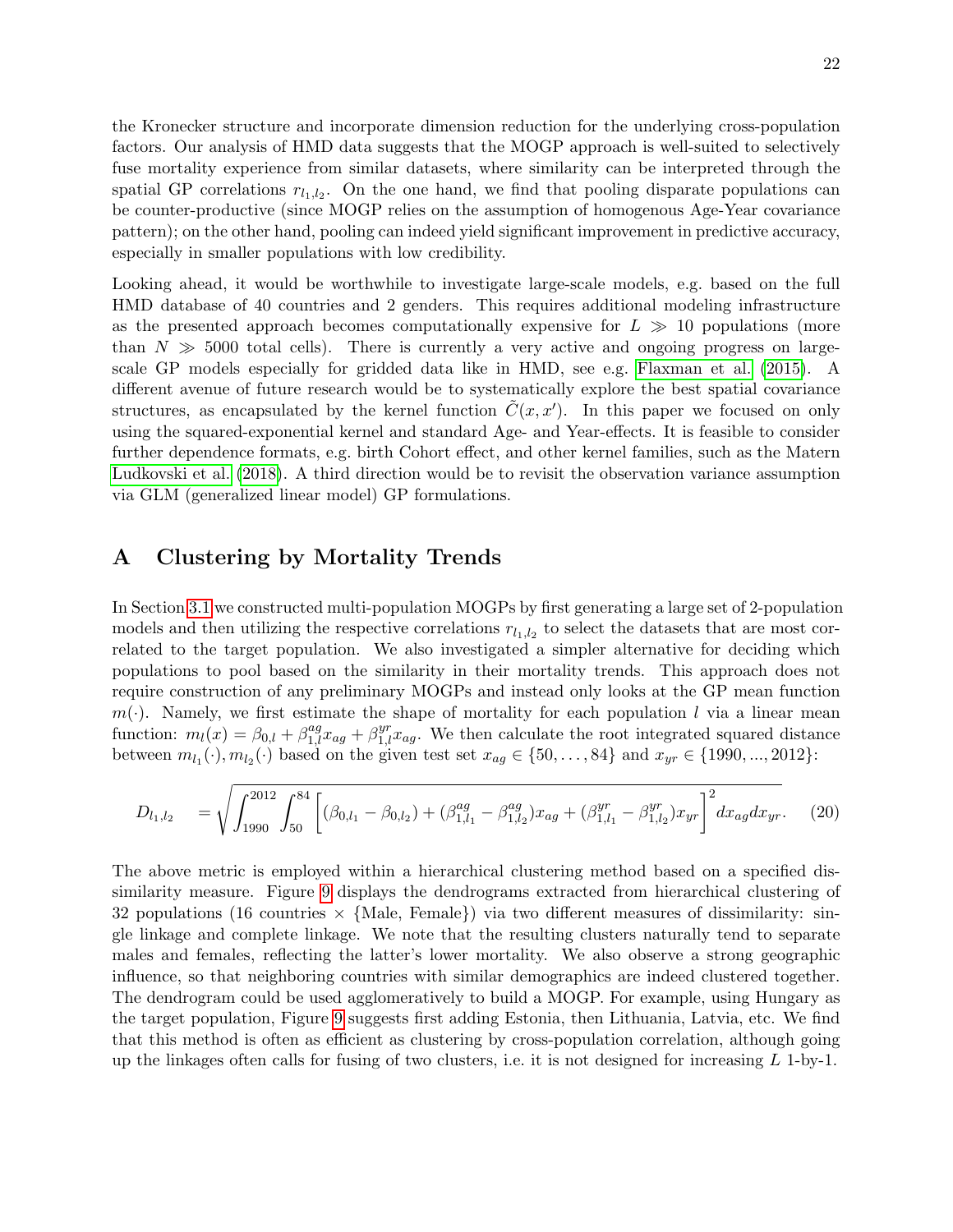<span id="page-22-4"></span>



# B Fitted MOGP hyperparameters across Full-Rank and ICM kernels and MLE/Bayesian methods for the DEN-FRA-SWE-GBR Case Study

Cross-population correlation matrices. In the full-rank kernel [\(7\)](#page-6-0), the correlation coefficient is  $r_{l_1,l_2} := \exp(-\theta_{l_1,l_2})$ . In the ICM model the cross-covariance is  $B = AA^T$  with the diagonals  $B_{l,l}$  interpreted as the process variance of  $f_l$ , from which we can similarly extract  $r_{l_1,l_2}$ 's. Using  ${Denmark, France, Sweden, UK} \equiv {1, 2, 3, 4}$  we find that

$$
\begin{bmatrix} r_{21} \\ r_{31} & r_{32} \\ r_{41} & r_{42} & r_{43} \end{bmatrix} = \begin{bmatrix} 0.82 \\ 0.83 & 0.90 \\ 0.93 & 0.90 & 0.84 \end{bmatrix}
$$
 for full rank; and  

$$
= \begin{bmatrix} 0.75 \\ 0.73 & 0.84 \\ 0.96 & 0.98 & 0.89 \end{bmatrix}
$$
 for ICM.

# References

- <span id="page-22-1"></span>Mauricio A. Alvarez, Lorenzo Rosasco, and Neil D. Lawrence. Kernels for vector-valued functions: a review, 2011.
- <span id="page-22-0"></span>Katrien Antonio, Sander Devriendt, Wouter de Boer, Robert de Vries, Anja De Waegenaere, Hok-Kwan Kan, Egbert Kromme, Wilbert Ouburg, Tim Schulteis, Erica Slagter, et al. Producing the Dutch and Belgian mortality projections: a stochastic multi-population standard. European Actuarial Journal, 7 (2):297–336, 2017.
- <span id="page-22-3"></span>J.Scott Armstrong and Fred Collopy. Error measures for generalizing about forecasting methods: Empirical comparisons. *International Journal of Forecasting*,  $8(1):69 - 80$ , 1992.
- <span id="page-22-2"></span>Michael Betancourt. Robust Gaussian processes in Stan, 2017. URL [https://betanalpha.github.io/](https://betanalpha.github.io/assets/case_studies/gp_part3/part3.html) [assets/case\\_studies/gp\\_part3/part3.html](https://betanalpha.github.io/assets/case_studies/gp_part3/part3.html).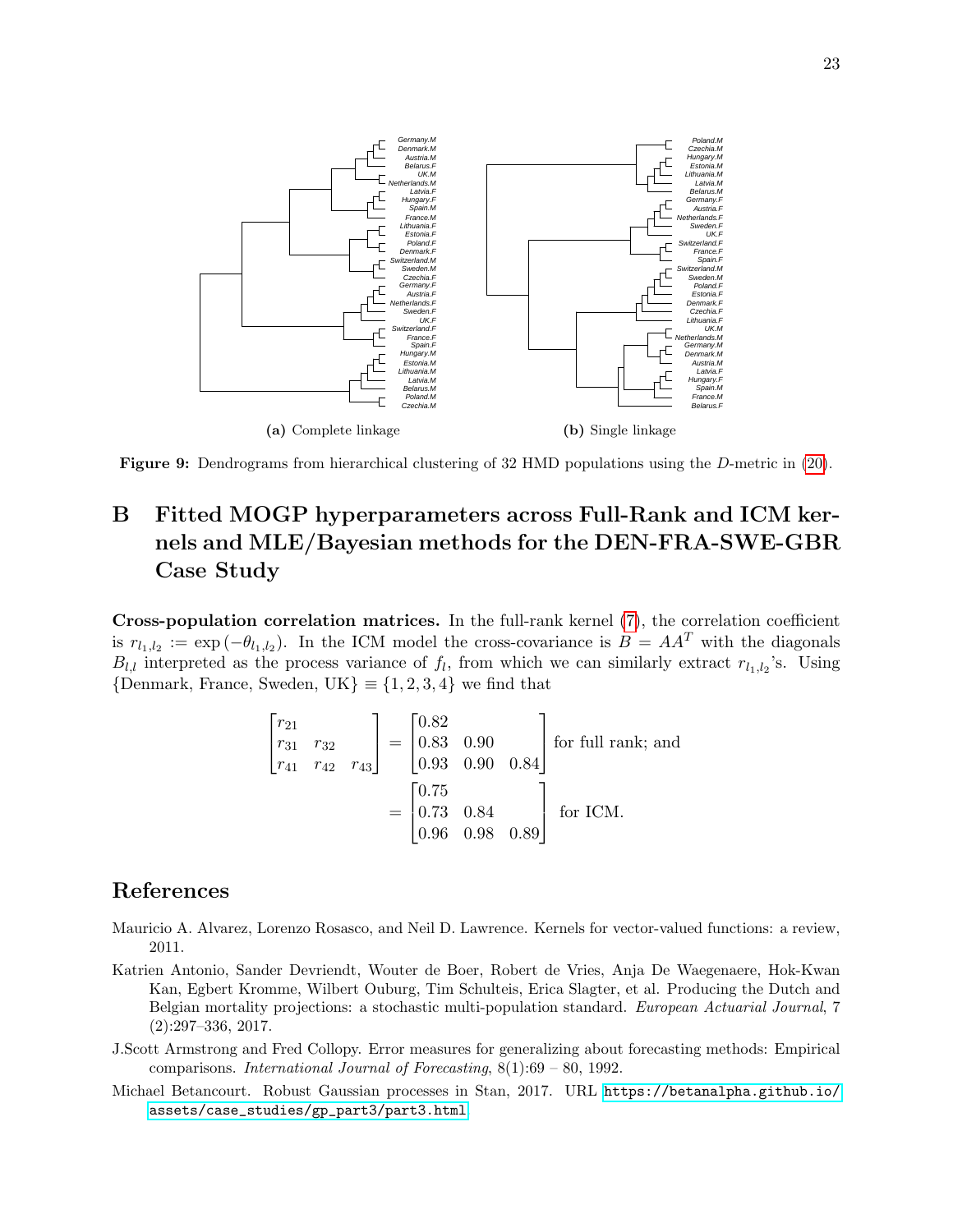| Parameters                           | kergp                  |                        | Stan                   |                                                |
|--------------------------------------|------------------------|------------------------|------------------------|------------------------------------------------|
|                                      | <b>MLE</b>             | <b>MAP</b>             | MCMC Mean              | MCMC 95% Posterior CI                          |
| $\beta_0$                            | $-10.4610$             | $-10.0220$             | $-10.5337$             | $(-12.0847, -9.1274)$                          |
| $\beta_1^{ag}$                       | 0.0996                 | 0.0958                 | 0.0967                 | (0.0847, 0.1085)                               |
| $\beta_{FRA}$                        | $-0.0922$              | $-0.0685$              | 0.1239                 | $(-0.2438, 0.5827)$                            |
| $\beta_{SWE}$                        | $-0.1076$              | $-0.0592$              | $-0.0060$              | $-0.3596, 0.3844)$                             |
| $\beta_{GBR}$                        | 0.0062                 | 0.000                  | 0.1122                 | $(-0.2252, 0.4961)$                            |
| $\theta_{ag}$                        | 13.3849                | 12.1915                | 17.4166                | (12.0294, 24.0641)                             |
| $\theta_{yr}$                        | 8.8549                 | 9.2694                 | 11.3858                | (8.2536, 13.3009)                              |
| $\theta_{DEN, FRA}$                  | 0.1956                 | 0.3773                 | 0.8269                 | (0.1544, 2.9089)                               |
| $\theta_{DEN,SWE}$                   | 0.1804                 | 0.2725                 | 0.5094                 | (0.0889, 1.8891)                               |
| $\theta_{DEN, GBR}$                  | 0.0772                 | 0.0799                 | 0.1579                 | (0.0286, 0.5473)                               |
| $\theta_{FRA, \; SWE}$               | 0.1030                 | 0.1943                 | 0.3658                 | (0.0797, 1.0949)                               |
| $\theta_{FRA, GBR}$                  | 0.1095                 | 0.1445                 | 0.1439                 | (0.0383, 0.3917)                               |
| $\theta_{SWE, GBR}$                  | 0.1681                 | 0.1801                 | 0.6132                 | (0.0530, 2.6660)                               |
| $\eta^2$                             | 0.0395                 | 0.0392                 | 0.0684                 | (0.0289, 0.1520)                               |
| $\sigma_{DEN}^2$                     | $1.516 \times 10^{-3}$ | $1.514 \times 10^{-3}$ | $1.528 \times 10^{-3}$ | $(1.315 \times 10^{-3}, 1.772 \times 10^{-3})$ |
| $\sigma_{FRA}^{\overleftarrow{2}}$   | $3.394 \times 10^{-4}$ | $3.371 \times 10^{-4}$ | $3.459 \times 10^{-4}$ | $(2.956 \times 10^{-4}, 4.045 \times 10^{-4})$ |
|                                      | $8.022 \times 10^{-4}$ | $8.007 \times 10^{-4}$ | $8.226 \times 10^{-4}$ | $(7.033 \times 10^{-4}, 9.640 \times 10^{-4})$ |
| $\sigma_{SWE}^2$<br>$\sigma_{GBR}^2$ | $6.887 \times 10^{-4}$ | $6.849 \times 10^{-4}$ | $7.001 \times 10^{-4}$ | $(5.985 \times 10^{-4}, 8.165 \times 10^{-4})$ |

<span id="page-23-4"></span>Table 6: Hyper-parameter estimates based on maximum likelihood (kergp) and maximum a posteriori probability (Stan), along with MCMC summary statistics using a joint mortality model across four countries: Denmark, Sweden, France, and UK. Training set contains Males aged 70–84 during Years 1990–2012. Denmark used as baseline population in the mean function.

- <span id="page-23-2"></span>Carl Boe, Celeste Winant, Timothy Riffe, Magali Barbieri, John R Wilmoth, Domantas Jasilionis, Pavel Grigoriev, Dmitri Jdanov, Vladimir M Shkolnikov, and Dana Glei. Data Resource Profile: The Human Mortality Database (HMD). International Journal of Epidemiology, 44(5):1549–1556, 2015.
- <span id="page-23-0"></span>Edwin V Bonilla, Kian M. Chai, and Christopher Williams. Multi-task gaussian process prediction. In J. C. Platt, D. Koller, Y. Singer, and S. T. Roweis, editors, Advances in Neural Information Processing Systems 20, pages 153–160. Curran Associates, Inc., 2008.
- <span id="page-23-1"></span>Tim J Boonen and Hong Li. Modeling and forecasting mortality with economic growth: a multipopulation approach. Demography, 54(5):1921–1946, 2017.
- <span id="page-23-5"></span>H. Booth and L. Tickle. Mortality modelling and forecasting: a review of methods. Annals of Actuarial Science, 3(1-2):3–43, 2008.
- <span id="page-23-3"></span>Bob Carpenter, Andrew Gelman, Matthew D.Hoffman, Daniel Lee, Ben Goodrich, Michael Betancourt, Marcus Brubaker, Jiqiang Guo, Peter Li, and Allen Riddell. Stan: A probabilistic programming

**Table 7:** MOGP with rank  $Q = 3$  ICM kernel for Males in Denmark, France, Sweden, and UK. The training dataset contains Ages 70–84 and Years 1990–2012.

|                                   | Mean function |               | Lengthscales  | Cross-covariance    | $a_{l,1}$ | $a_{l,2}$ | $a_{l,3}$ |
|-----------------------------------|---------------|---------------|---------------|---------------------|-----------|-----------|-----------|
| $\beta_0$                         | $a_{a}$       | $\beta_{FRA}$ | $\theta_{aq}$ | $DEFN: l = 1$       | 0.0435    | 0.1687    | 0.1068    |
| $-11.4073$                        | 0.1120        | 0.0410        | 15.4199       | $\text{FRA}: l = 2$ | 0.2199    | 0.1619    | 0.0491    |
| $\overbrace{\phantom{123221111}}$ | $\beta_{SWE}$ | $\beta_{GRR}$ | $\theta_{ur}$ | SWE: $l = 3$        | 0.1552    | 0.0562    | 0.1683    |
|                                   | $-0.0348$     | 0.0520        | 13.4019       | $\text{GBR}: l = 4$ | 0.1451    | 0.1636    | 0.1640    |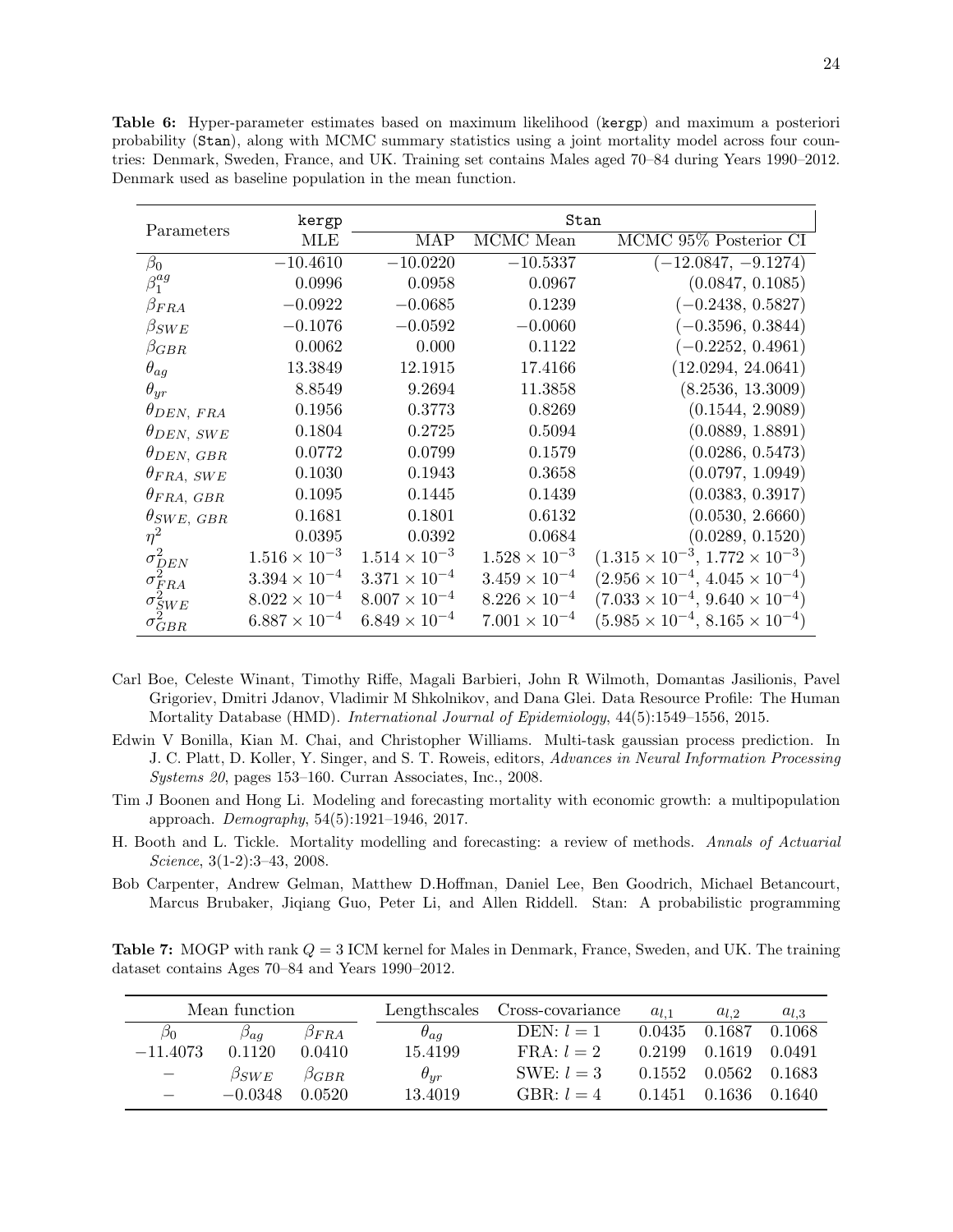language. Journal of Statistical Software, 76(1), 2017.

- <span id="page-24-8"></span>Patricia Carracedo, Ana Debón, Adina Iftimi, and Francisco Montes. Detecting spatio-temporal mortality clusters of European countries by sex and age. International journal for equity in health,  $17(1):38$ , 2018.
- <span id="page-24-5"></span>Rich Caruana. Multitask learning. Machine Learning, 28(1):41–75, Jul 1997. ISSN 1573-0565. doi: 10.1023/ A:1007379606734.
- <span id="page-24-16"></span>Hua Chen, Richard MacMinn, and Tao Sun. Multi-population mortality models: A factor copula approach. Insurance: Mathematics and Economics, 63:135–146, 2015.
- <span id="page-24-17"></span>Jean-Paul Chiles and Pierre Delfiner. Geostatistics: modeling spatial uncertainty. Wiley, 1999. ISBN 0471083151 9780471083153.
- <span id="page-24-6"></span>Marcus C Christiansen, Evgeny Spodarev, and Verena Unseld. Differences in European mortality rates: A geometric approach on the age–period plane. ASTIN Bulletin: The Journal of the IAA,  $45(3):477-502$ , 2015.
- <span id="page-24-3"></span>Wei Chu and Zoubin Ghahramani. Gaussian processes for ordinal regression. J. Mach. Learn. Res., 6: 1019–1041, 2005.
- <span id="page-24-14"></span>Valeria D'Amato, Steven Haberman, Gabriella Piscopo, Maria Russolillo, and Lorenzo Trapani. Multiple mortality modeling in Poisson Lee–Carter framework. Communications in Statistics-Theory and Methods, 45(6):1723–1732, 2016.
- <span id="page-24-7"></span>Ana Debón, Francisco Martínez-Ruiz, and Francisco Montes. A geostatistical approach for dynamic life tables: The effect of mortality on remaining lifetime and annuities. *Insurance: Mathematics and* Economics, 47(3):327–336, 2010.
- <span id="page-24-11"></span>Antoine Delwarde, Michel Denuit, Montserrat Guillén, and Antoni Vidiella-i Anguera. Application of the Poisson log-bilinear projection model to the G5 mortality experience. Belgian Actuarial Bulletin, 6(1): 54–68, 2006.
- <span id="page-24-19"></span>Yves Deville, David Ginsbourger, and Olivier Roustant. Contributors: Nicolas Durrande. kergp: Gaussian Process Laboratory, 2019. URL <https://CRAN.R-project.org/package=kergp>. R package version 0.5.0.
- <span id="page-24-2"></span>David Kristjanson Duvenaud. Automatic Model Construction with Gaussian Processes. PhD thesis, University of Cambridge, 2014.
- <span id="page-24-12"></span>Vasil Enchev, Torsten Kleinow, and Andrew JG Cairns. Multi-population mortality models: fitting, forecasting and comparisons. Scandinavian Actuarial Journal, 2017(4):319–342, 2017.
- <span id="page-24-20"></span>Seth Flaxman, Andrew Gelman, Daniel Neill, Alex Smola, Aki Vehtari, and Andrew Gordon Wilson. Fast hierarchical Gaussian processes. Technical report, Preprint at http://sethrf.com/files/fast-hierarchical-GPs.pdf, 2015.
- <span id="page-24-4"></span>Eduardo C. Garrido-Merch´an and Daniel Hern´andez-Lobato. Dealing with categorical and integer-valued variables in bayesian optimization with gaussian processes. CoRR, abs/1805.03463, 2018.
- <span id="page-24-15"></span>Quentin Guibert, Olivier Lopez, and Pierrick Piette. Forecasting mortality rate improvements with a highdimensional VAR. Insurance: Mathematics and Economics, 88:255–272, 2019.
- <span id="page-24-0"></span>HMD. The Human Mortality Database. University of California, Berkeley (USA), and Max Planck Institute for Demographic Research (Germany)., 2018. URL <www.mortality.org>.
- <span id="page-24-18"></span>Jay M. Ver Hoef and Ronald Paul Barry. Constructing and fitting models for cokriging and multivariable spatial prediction. Journal of Statistical Planning and Inference,  $69(2):275 - 294$ , 1998. ISSN 0378-3758.
- <span id="page-24-1"></span>Nhan Huynh, Mike Ludkovski, and Howard Zail. Multi-population longevity models: a spatial random field approach. Living to 100 (to Appear), 2020.
- <span id="page-24-13"></span>Rob J Hyndman, Heather Booth, and Farah Yasmeen. Coherent mortality forecasting: the product-ratio method with functional time series models. Demography, 50(1):261–283, 2013.
- <span id="page-24-10"></span>Torsten Kleinow. A common age effect model for the mortality of multiple populations. Insurance: Mathematics and Economics, 63:147–152, 2015.
- <span id="page-24-9"></span>Torsten Kleinow and Andrew JG Cairns. Mortality and smoking prevalence: An empirical investigation in ten developed countries. British Actuarial Journal, 18(2):452–466, 2013.